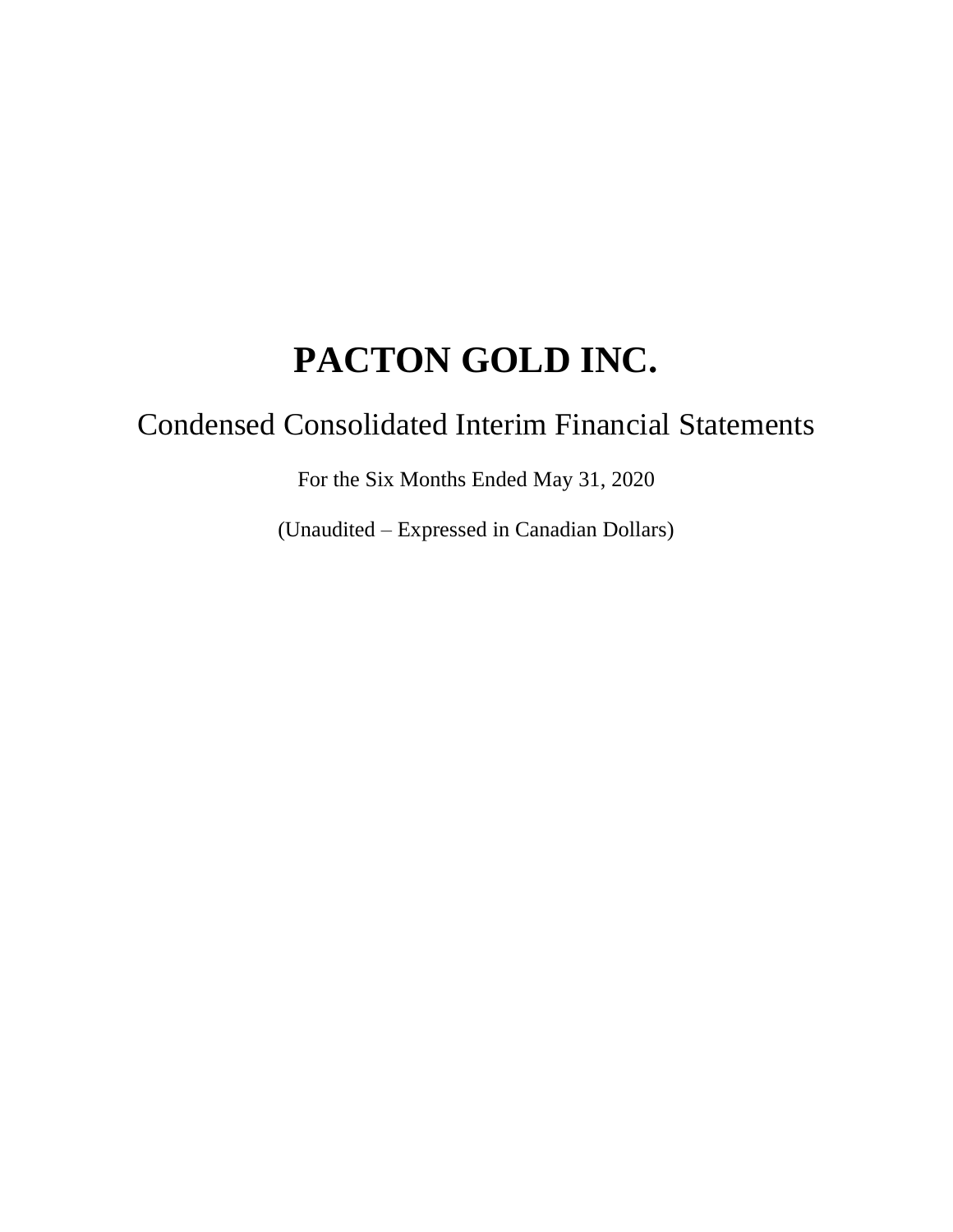# May 31, 2020

| INDEX                                                                        | <b>Page</b> |
|------------------------------------------------------------------------------|-------------|
| <b>Condensed Consolidated Interim Financial Statements</b>                   |             |
| Notice of No Auditor Review                                                  |             |
| Condensed Consolidated Interim Statements of Financial Position              | 2           |
| Condensed Consolidated Interim Statements of Comprehensive Loss              | 3           |
| Condensed Consolidated Interim Statements of Changes in Shareholders' Equity | 4           |
| Condensed Consolidated Interim Statements of Cash Flows                      | 5           |
| Notes to the Condensed Consolidated Interim Financial Statements             | $6 - 31$    |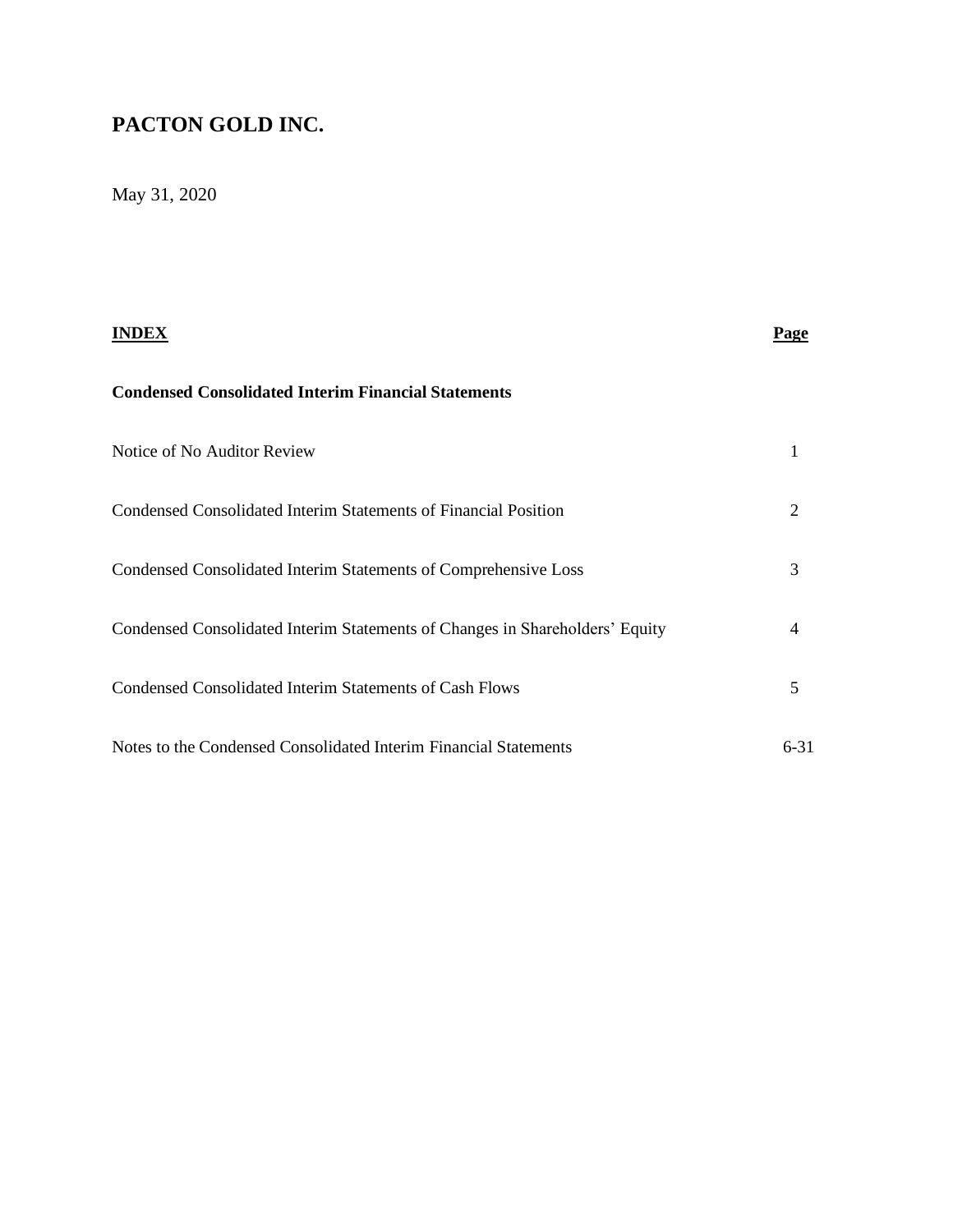#### **NOTICE OF NO AUDITOR REVIEW OF CONDENSED CONSOLIDATED INTERIM FINANCIAL STATEMENTS**

Under National Instrument 51-102, Part 4, subsection 4.3(3) (a), if an auditor has not performed a review of the interim financial statements, they must be accompanied by a notice indicating that the financial statements have not been reviewed by an auditor.

The accompanying unaudited condensed consolidated interim financial statements of the Company have been prepared by and are the responsibility of the Company's management.

The Company's independent auditor has not performed a review of these condensed consolidated interim financial statements in accordance with standards established by the Chartered Professional Accountants of Canada for a review of condensed consolidated interim financial statements by an entity's auditor.

July 28, 2020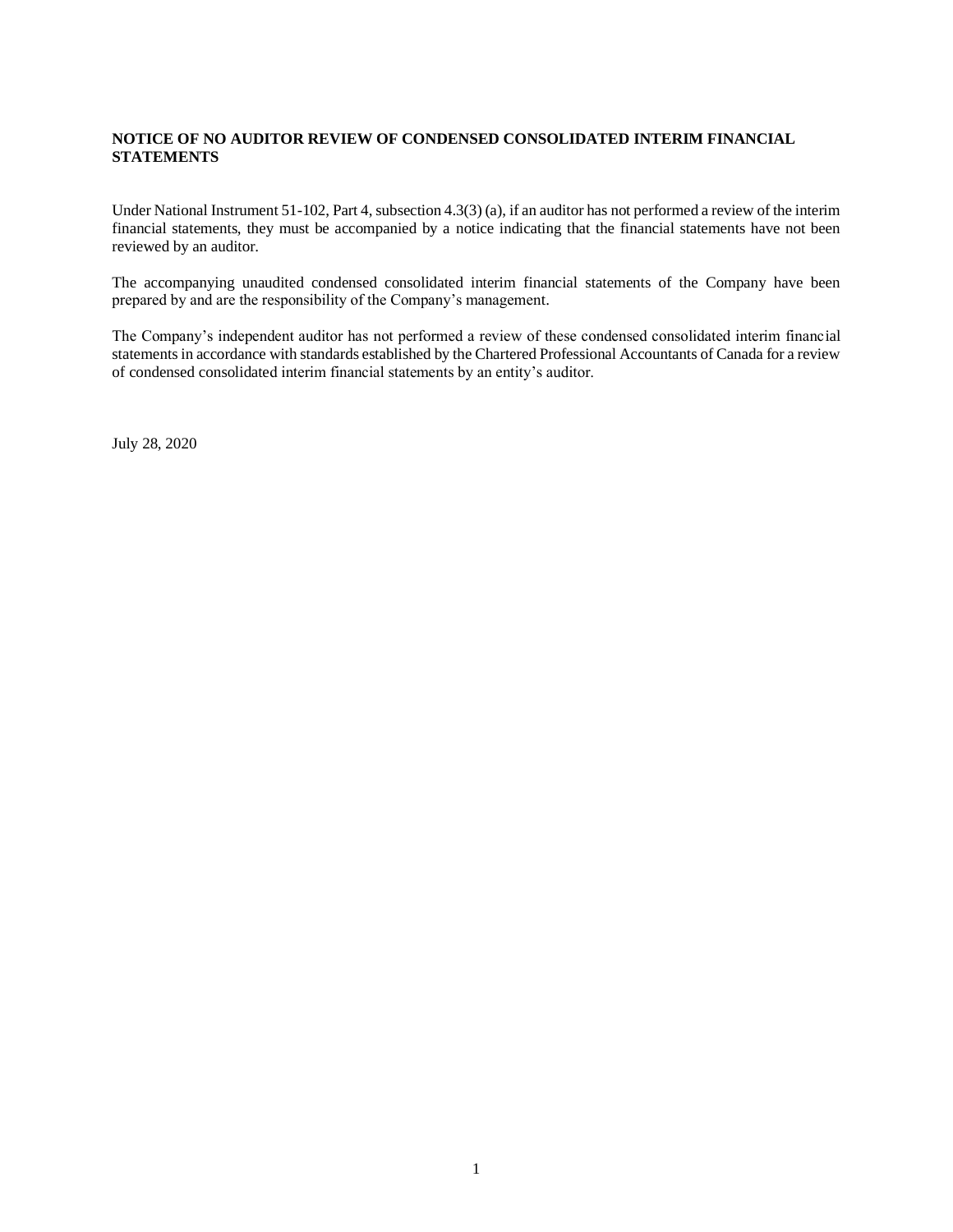Condensed Consolidated Interim Statements of Financial Position (Unaudited – Expressed in Canadian Dollars)

|                                                                                            | May 31, 2020     |    | <b>November 30, 2019</b> |
|--------------------------------------------------------------------------------------------|------------------|----|--------------------------|
| <b>Assets</b>                                                                              |                  |    |                          |
|                                                                                            |                  |    |                          |
| <b>Current</b>                                                                             |                  |    |                          |
| Cash and cash equivalents                                                                  | \$<br>2,725,212  | \$ | 905,356                  |
| Receivables                                                                                | 270,231          |    | 138,696                  |
| Prepaid expenses                                                                           | 460,960          |    | 84,747                   |
|                                                                                            | 3,456,403        |    | 1,128,799                |
| <b>Prepaid Expenses and Deposits (note 9)</b>                                              | 497,200          |    | 300,110                  |
| <b>Equipment</b> (note 7)                                                                  | 121,867          |    | 135,407                  |
| <b>Exploration and Evaluation Assets (note 8)</b>                                          | 15,097,153       |    | 10,935,748               |
|                                                                                            | \$<br>19,172,623 | \$ | 12,500,064               |
|                                                                                            |                  |    |                          |
| <b>Liabilities</b>                                                                         |                  |    |                          |
| <b>Current</b>                                                                             |                  |    |                          |
| Accounts payable and accrued liabilities (notes 10 and 11)                                 | \$<br>227,508    | \$ | 491,992                  |
| Other liabilities (note 9)                                                                 | 250,351          |    | 299,594                  |
|                                                                                            |                  |    |                          |
|                                                                                            | 477,859          |    | 791,586                  |
| <b>Shareholders' Equity</b>                                                                |                  |    |                          |
| Capital Stock (note 10)                                                                    | 40,190,589       |    | 34,021,523               |
| <b>Share-based Payments Reserve (note 10)</b>                                              | 4,274,109        |    | 4,261,056                |
| <b>Share Subscriptions Received</b>                                                        | 1,855,000        |    |                          |
| <b>Deficit</b>                                                                             | (27, 149, 943)   |    | (25,950,709)             |
| <b>Accumulated Other Comprehensive Loss - Cumulative</b><br><b>Translation Adjustments</b> | (474, 991)       |    | (623, 392)               |
|                                                                                            | 18,694,764       |    | 11,708,478               |
|                                                                                            |                  |    |                          |
|                                                                                            | \$<br>19,172,623 | \$ | 12,500,064               |
| Going Concern (note 2)<br><b>Subsequent Events (note 14)</b>                               |                  |    |                          |
| Approved on behalf of the Board:                                                           |                  |    |                          |
|                                                                                            |                  |    |                          |

| "Richard Boulay"      | "Alec Pismiris" |
|-----------------------|-----------------|
|                       |                 |
| <b>Richard Boulay</b> | Alec Pismiris   |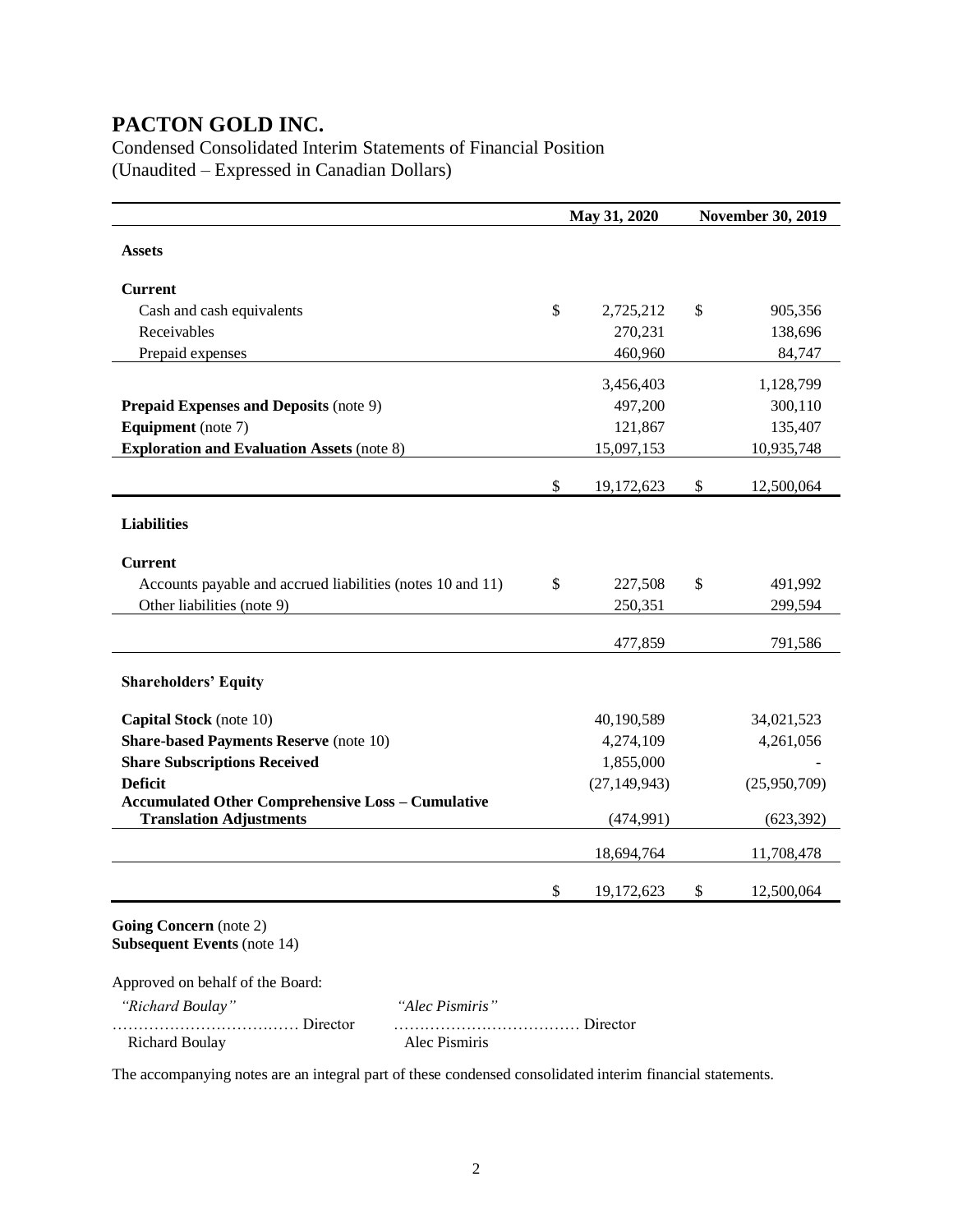Condensed Consolidated Interim Statements of Comprehensive Loss (Unaudited – Expressed in Canadian Dollars)

|                                          | <b>Three Months Ended</b> |            |         |            |    | <b>Six Months Ended</b> |    |             |  |
|------------------------------------------|---------------------------|------------|---------|------------|----|-------------------------|----|-------------|--|
|                                          |                           | May 31,    | May 31, |            |    | May 31,                 |    | May 31,     |  |
|                                          |                           | 2020       |         | 2019       |    | 2020                    |    | 2019        |  |
| <b>Expenses</b>                          |                           |            |         |            |    |                         |    |             |  |
| Consulting fees (note 11)                | \$                        | 319,967    | \$      | 262,813    | \$ | 668,928                 | \$ | 496,729     |  |
| Depreciation (note 7)                    |                           |            |         | 207        |    |                         |    | 415         |  |
| Management fees (note 11)                |                           | 22,500     |         | 45,000     |    | 45,000                  |    | 90,000      |  |
| Office and miscellaneous                 |                           | 45,127     |         | 79,821     |    | 215,649                 |    | 138,961     |  |
| Professional fees (note 11)              |                           | 108,901    |         | 99,412     |    | 192,823                 |    | 214,633     |  |
| Rent (note 11)                           |                           | 21,000     |         | 10,000     |    | 42,333                  |    | 19,000      |  |
| Share-based payments (notes 10 and       |                           |            |         |            |    |                         |    |             |  |
| 11)                                      |                           |            |         | 24,524     |    |                         |    | 60,234      |  |
| Shareholder communications and           |                           |            |         |            |    |                         |    |             |  |
| investor relations                       |                           | 149,411    |         | 130,919    |    | 347,026                 |    | 235,652     |  |
| Transfer agent and filing fees           |                           | 16,517     |         | 15,939     |    | 46,223                  |    | 47,650      |  |
| Foreign exchange loss                    |                           | 1,335      |         |            |    | 1,335                   |    |             |  |
|                                          |                           |            |         |            |    |                         |    |             |  |
|                                          |                           | (684, 758) |         | (668, 635) |    | (1,559,317)             |    | (1,303,274) |  |
| <b>Other Items</b>                       |                           |            |         |            |    |                         |    |             |  |
| Part XII.6 tax (note 9)                  |                           |            |         |            |    | (16, 614)               |    |             |  |
| Loss on disposal of equipment            |                           |            |         |            |    |                         |    |             |  |
| (note 7)                                 |                           |            |         | (3,738)    |    |                         |    | (3,738)     |  |
| Interest income                          |                           | 4,149      |         | 3,922      |    | 10,078                  |    | 5,713       |  |
| Other income                             |                           | 160,691    |         | 24,608     |    | 366,619                 |    | 59,862      |  |
|                                          |                           |            |         |            |    |                         |    |             |  |
| <b>Net Loss for the Period</b>           |                           | (519, 918) |         | (643, 843) |    | (1,199,234)             |    | (1,241,437) |  |
|                                          |                           |            |         |            |    |                         |    |             |  |
|                                          |                           |            |         |            |    |                         |    |             |  |
| <b>Other Comprehensive Loss</b>          |                           |            |         |            |    |                         |    |             |  |
| Exchange difference on translating       |                           |            |         |            |    |                         |    |             |  |
| foreign operations                       |                           | 370,014    |         | (119, 667) |    | 148,401                 |    | (175,905)   |  |
| <b>Comprehensive Loss for the Period</b> | \$                        | (149,904)  | \$      | (763, 510) | \$ | (1,050,833)             | \$ | (1,417,342) |  |
|                                          |                           |            |         |            |    |                         |    |             |  |
| <b>Basic and Diluted Loss Per Share</b>  | \$                        | (0.02)     | \$      | (0.05)     | \$ | (0.05)                  | \$ | (0.11)      |  |
| <b>Weighted Average Number of</b>        |                           |            |         |            |    |                         |    |             |  |
| <b>Common Shares Outstanding - Basic</b> |                           |            |         |            |    |                         |    |             |  |
| and Diluted                              |                           | 23,134,203 |         | 12,031,515 |    | 22,460,236              |    | 10,849,303  |  |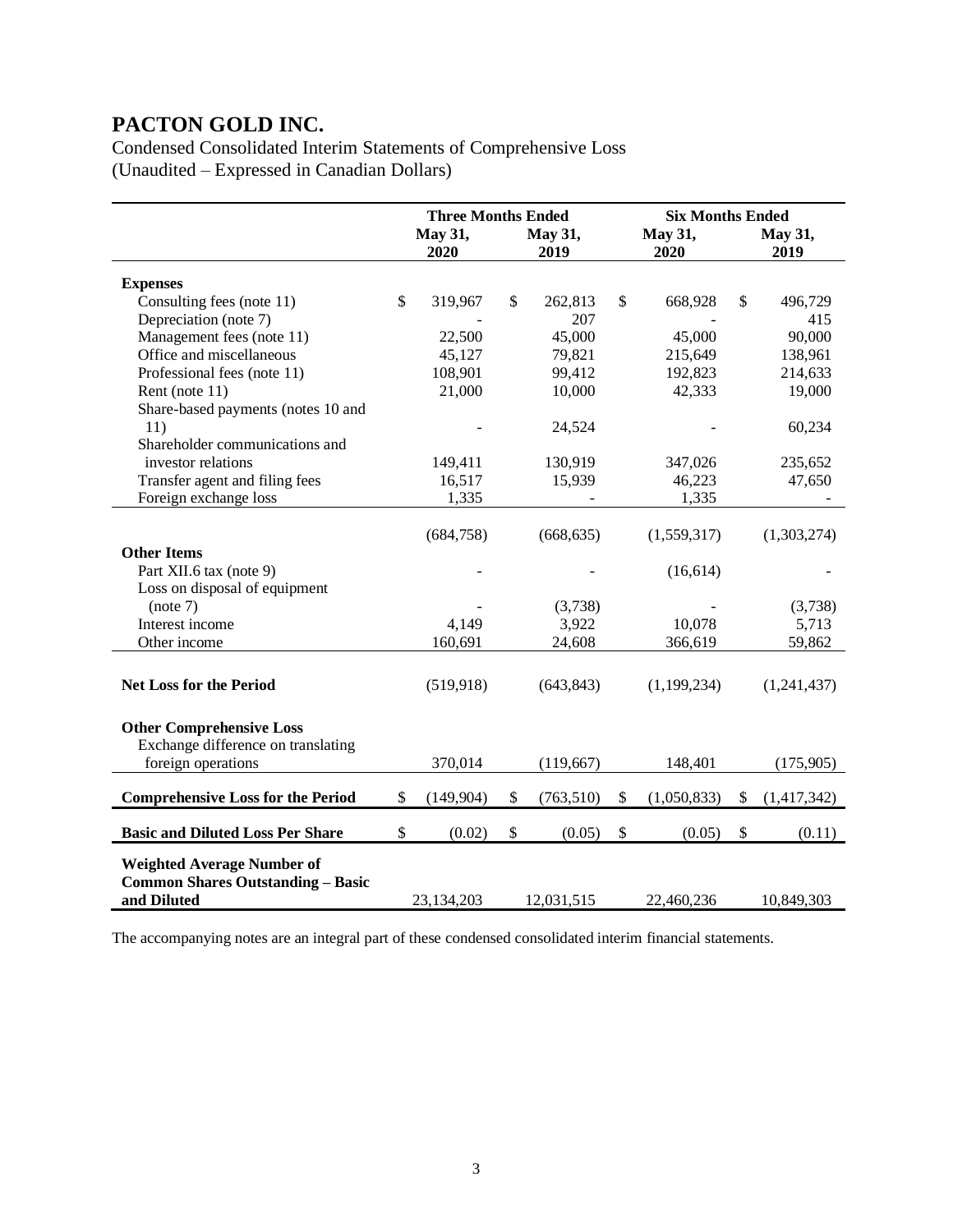Condensed Consolidated Interim Statements of Changes in Shareholders' Equity (Unaudited – Expressed in Canadian Dollars)

**Capital Stock Number of Shares Capital Stock Share Subscriptions Received Share-based Payments Reserve Deficit Accumulated Other Comprehensive Income (Loss) Total Balance, November 30, 2018 10,223,613 \$ 21,402,968 \$ - \$ 3,644,586 \$ (15,982,539) \$ 34,356 \$ 9,099,371** Private placements **588,147** 2,058,515 **-** - - - - - - - - 2,058,515 - - - - - 2,058,515 Share issue costs  $(11,043)$   $(11,043)$  Flow-through liability - (264,666) - - - - (264,666) Shares issued for exploration and evaluation assets  $1,717,292$   $4,751,167$  -  $-$  -  $-$  4,751,167 Obligation to issue shares 115,500 - 115,500 - 115,500 - 115,500 - 115,500 Share-based payments (note 10)  $\qquad \qquad \qquad \qquad \qquad \qquad 60,234$   $\qquad \qquad \qquad \qquad 60,234$ Expiry of stock options 573,691 573,691 - (573,691) 573,691 Net loss for the period 1.241,437 (1,241,437) (1,241,437) Exchange difference on translating foreign operations -  $(175,905)$   $(175,905)$ **Balance, May 31, 2019 12,529,052 27,936,941 115,500 3,131,129 (16,650,285) (141,549) 14,391,736** Private placements **5,215,750** 5,666,402 (115,500) - - - - - - - - - - - - - - 5,550,902 Share issue costs **a** and the costs **a** and the costs **a**  $(176,689)$  **-** 36,686 **-**  $(140,003)$  Flow-through liability - (331,817) **-** - - - (331,817) Shares issued for exploration and evaluation assets 527,500 775,625 **-** - - - - - - - 775,625 775,625 Obligation to issue shares **a a**  $(115,500)$  **defined a**  $(115,500)$  **defined a**  $(115,500)$  **c**  $(115,500)$  **defined a**  $(115,500)$ Exercise of stock options **95,000** 155,000 **-** - - - - - - - 155,000 - 155,000 Fair value of exercised stock options **a a a exercised** stock options **a a exercised** stock options **a a exercised** stock options **a a exercised** stock options **a exercised** stock options **a exercise** Share-based payments (note 10) **-** -  $\qquad \qquad$  -  $\qquad \qquad$  1,337,373 -  $\qquad \qquad$  1,337,373 Expiry of stock options - - **-** (68,026) 68,026 - - Expiry of warrants - - **-** (64,545) 64,545 - - Net loss for the period **-** - **-** - (9,432,995) - (9,432,995) - (9,432,995) Exchange difference on translating foreign operations **-**  $(481,843)$   $(481,843)$ **Balance, November 30, 2019 18,367,302 34,021,523 - 4,261,056 (25,950,709) (623,392) 11,708,478** Private placements **1,496,491** 5,713,166 - - - - - - - - - - - - - - 5,713,166 Share issue costs **Share issue costs** (70,474) - 13,053 - 13,053 - (57,421) Flow-through liability (317,376) (317,376) (317,376) Shares issued for exploration and evaluation assets  $1,110,000$   $843,750$  -  $-$  -  $843,750$ Obligation to issue shares 1,855,000 - 1,855,000 - 1,855,000 - 1,855,000 - 1,855,000 Net loss for the period 1,199,234) (1,199,234) (1,199,234) (1,199,234) Exchange difference on translating foreign operations - 148,401 148,401 **Balance, May 31, 2020 23,973,793 \$ 40,190,589 \$ 1,855,000 \$ 4,274,109 \$ (27,149,943) \$ (474,991) \$ 18,694,764**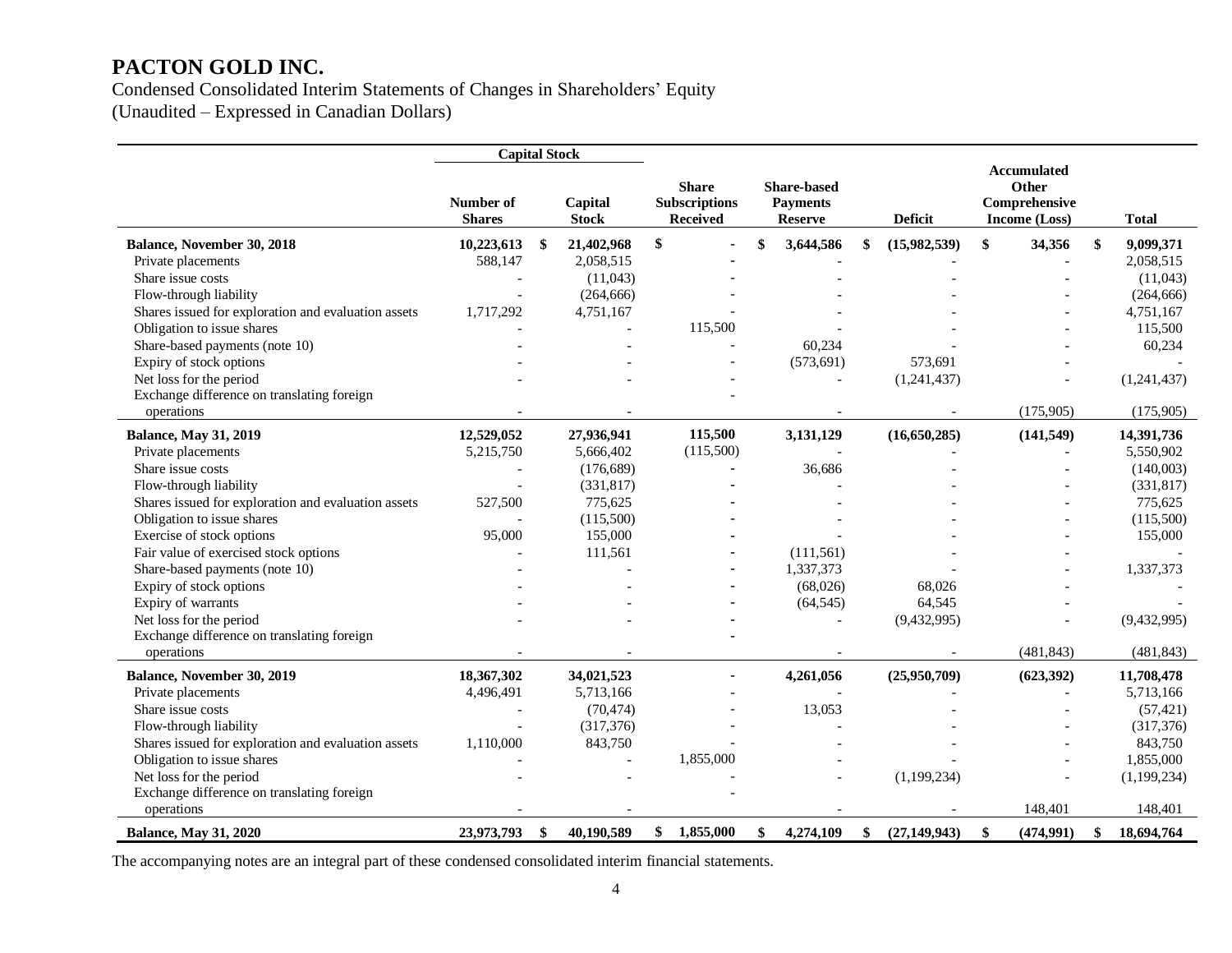Condensed Consolidated Interim Statements of Cash Flows (Unaudited – Expressed in Canadian Dollars)

|                                                                | <b>Six Months</b><br><b>Ended</b><br>May 31, 2020 | <b>Six Months</b><br><b>Ended</b><br>May 31, 2019 |             |  |  |
|----------------------------------------------------------------|---------------------------------------------------|---------------------------------------------------|-------------|--|--|
| <b>Operating Activities</b>                                    |                                                   |                                                   |             |  |  |
| Net loss                                                       | \$<br>(1,199,234)                                 | \$                                                | (1,241,437) |  |  |
| Items not involving cash                                       |                                                   |                                                   |             |  |  |
| Depreciation                                                   |                                                   |                                                   | 415         |  |  |
| Share-based payments                                           |                                                   |                                                   | 60,234      |  |  |
| Other income                                                   | (381,060)                                         |                                                   | (59, 862)   |  |  |
| Loss on disposal of equipment                                  |                                                   |                                                   | 3,738       |  |  |
| Changes in non-cash working capital                            |                                                   |                                                   |             |  |  |
| Receivables                                                    | (131, 429)                                        |                                                   | 299,893     |  |  |
| Prepaid expenses and deposits                                  | (479, 049)                                        |                                                   | (52, 296)   |  |  |
| Accounts payable and accrued liabilities                       | (252, 145)                                        |                                                   | 78,834      |  |  |
| <b>Cash Used in Operating Activities</b>                       | (2,442,917)                                       |                                                   | (910, 481)  |  |  |
| <b>Investing Activity</b>                                      |                                                   |                                                   |             |  |  |
| Exploration and evaluation assets, net                         | (3,262,616)                                       |                                                   | (1,610,858) |  |  |
| <b>Cash Used in Investing Activity</b>                         | (3,262,616)                                       |                                                   | (1,610,858) |  |  |
| <b>Financing Activities</b>                                    |                                                   |                                                   |             |  |  |
| Net proceeds from share issuances                              | 5,670,186                                         |                                                   | 2,047,472   |  |  |
| Share subscriptions received                                   | 1,855,000                                         |                                                   | 115,500     |  |  |
| <b>Cash Provided by Financing Activities</b>                   | 7,525,186                                         |                                                   |             |  |  |
|                                                                |                                                   |                                                   | 2,162,972   |  |  |
| <b>Inflow (Outflow) of Cash and Cash Equivalents</b>           | 1,819,653                                         |                                                   | (358, 367)  |  |  |
| <b>Effect of Foreign Exchange on Cash and Cash Equivalents</b> | 203                                               |                                                   | (9,306)     |  |  |
| <b>Cash and Cash Equivalents, Beginning of Period</b>          | 905,356                                           |                                                   | 465,734     |  |  |
| <b>Cash and Cash Equivalents, End of Period</b>                | \$<br>2,725,212                                   | \$                                                | 98,061      |  |  |

### **Supplemental Disclosure with Respect to Cash Flows** (note 12)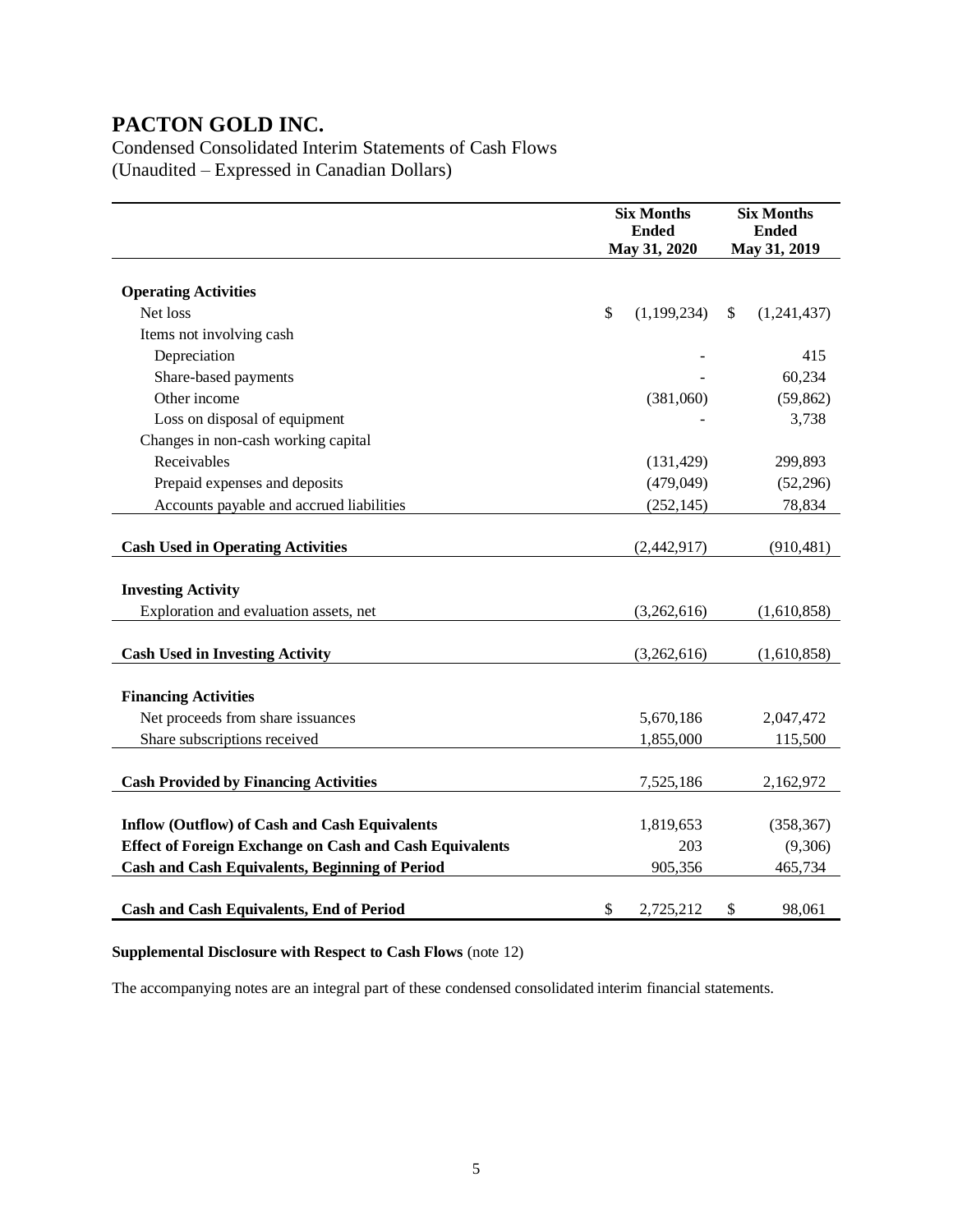Notes to the Condensed Consolidated Interim Financial Statements For the Six Months Ended May 31, 2020 (Unaudited – Expressed in Canadian Dollars)

#### **1. NATURE OF OPERATIONS**

Pacton Gold Inc. (the "Company" or "Pacton") was incorporated pursuant to the British Columbia *Business Corporations Act* on December 15, 2010. The address of the Company's corporate office and its principal place of business is 1680 – 200 Burrard Street, Vancouver, British Columbia, Canada, V6C 3L6. The Company's registered and records office is  $400 - 725$  Granville Street, Vancouver, British Columbia, Canada, V7Y 1G5. The Company operates in Canada and Australia. On July 17, 2012, the Company's stock was listed on the TSX Venture Exchange ("TSX-V") trading under the symbol "NX". On April 27, 2017, the Company changed its name to Pacton Gold Inc. and began trading under the symbol "PAC". The Company's shares also trade on the OTC Exchange in the United States under the symbol "PACXF" and on the Frankfurt Stock Exchange under the symbol "2NKN". The principal business of the Company is the identification, evaluation and acquisition of mineral properties, as well as exploration of mineral properties once acquired. The Company is an exploration stage company and is in the process of acquiring and exploring its mineral property interests.

On June 9, 2020, the Company consolidated it common shares on the basis of one new share for ten old shares. All share and per share amounts have been revised to reflect the consolidation.

#### **2. GOING CONCERN**

These condensed consolidated interim financial statements (the "financial statements") have been prepared on the basis of accounting principles applicable to a going concern, which assumes that the Company will continue in operation for the foreseeable future and will be able to realize its assets and discharge its liabilities in the normal course of operations.

The Company has incurred a loss during the six months ended May 31, 2020 of \$1,199,234 (2019 - \$1,241,437) and as at May 31, 2020 has a deficit of \$27,149,943 (November 30, 2019 - \$25,950,709), has limited resources, no sources of operating cash flow and no assurances that sufficient funding will be available to continue operations for an extended period of time. The Company is in the exploration stage, and accordingly, has not yet commenced revenue-producing operations.

In March 2020, there was a global outbreak of coronavirus (COVID-19). The actual and threatened spread of the virus globally has had a material adverse effect on the global economy and, specifically, the regional economies in which the Company operates. The pandemic could continue to have a negative impact on the stock market, including trading prices of the Company's shares and its ability to raise new capital. These factors, among others, could have a significant impact on the Company's operations.

These material uncertainties may cast significant doubt upon the Company's ability to continue as a going concern.

The application of the going concern concept is dependent upon the Company's ability to satisfy its liabilities as they become due and to obtain the necessary financing to complete the exploration and development of its mineral property interests, the attainment of profitable mining operations or the receipt of proceeds from the disposition of its mineral property interests. Management is actively engaged in the review and due diligence on opportunities of merit in the mining sector and is seeking to raise the necessary capital to meet its funding requirements. There can be no assurance that management's plan will be successful.

If the going concern assumption were not appropriate for these financial statements then adjustments may be necessary in the carrying values of assets and liabilities, the reported expenses and the statement of financial position classifications used. Such adjustments could be material.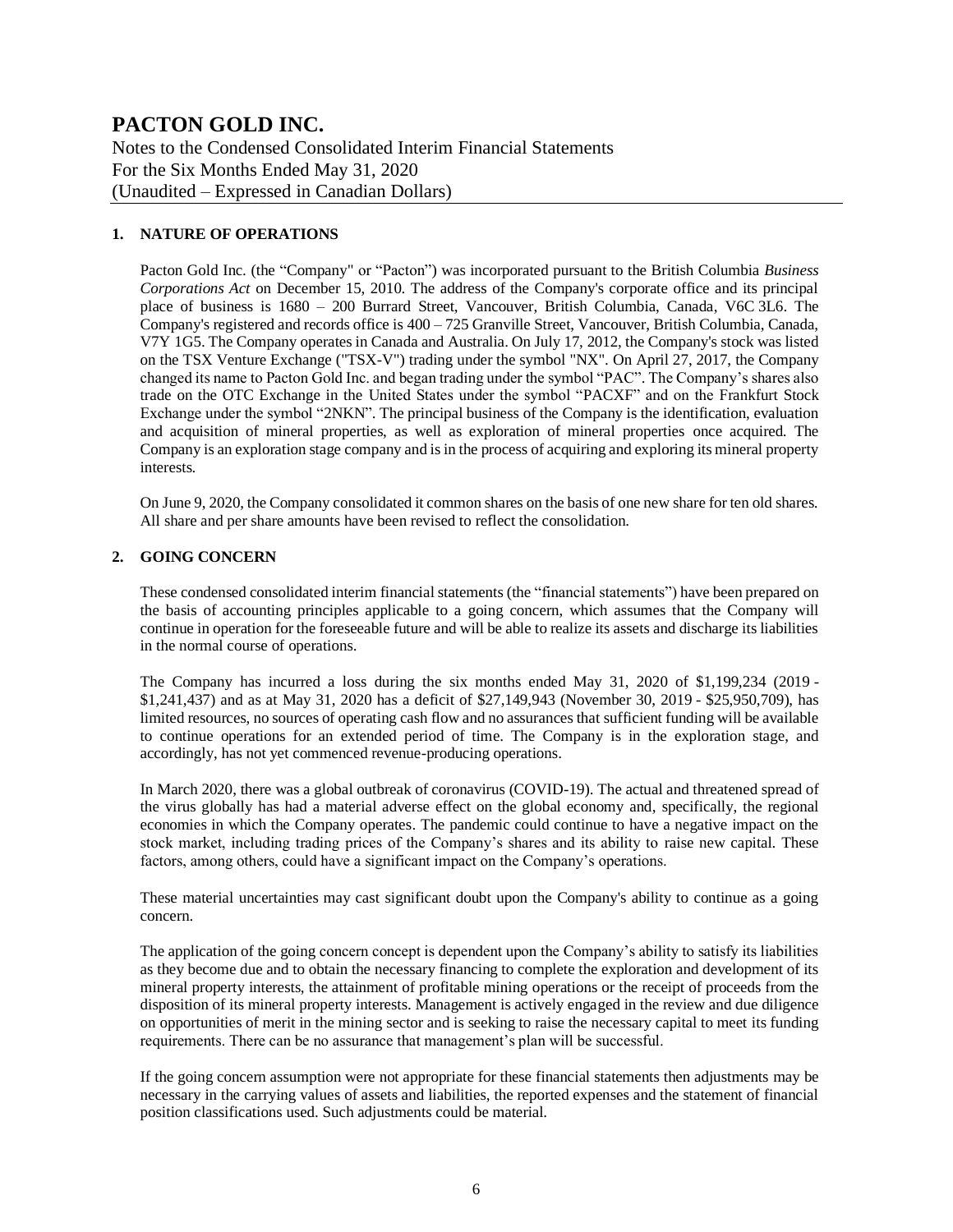Notes to the Condensed Consolidated Interim Financial Statements For the Six Months Ended May 31, 2020 (Unaudited – Expressed in Canadian Dollars)

#### **3. BASIS OF PREPARATION**

#### a) Statement of compliance

The condensed consolidated interim financial statements of the Company have been prepared in accordance with International Accounting Standard ("IAS") 34 *Interim Financial Reporting*.

The condensed consolidated interim financial statements of the Company should be read in conjunction with the Company's 2019 annual consolidated financial statements that have been prepared in accordance with International Financial Reporting Standards ("IFRS"), as issued by the International Accounting Standards Board.

These financial statements were reviewed by the Audit Committee and approved and authorized for issue by the Board of Directors on July 28, 2020.

b) Basis of measurement

These financial statements have been prepared under the historical cost basis, except for certain financial instruments, which are measured at fair value, as explained in the significant accounting policies (note 4). These financial statements have been prepared under the accrual basis of accounting, except for cash flow information.

c) Subsidiaries

These financial statements include all subsidiaries in the accounts of the Company for the periods presented. These subsidiaries are listed as follows:

| <b>Subsidiary</b>                              | Ownership<br><b>May 31,</b><br>2020 | Ownership<br>November 30,<br>2019 | <b>Incorporated</b> | <b>Nature</b>       |
|------------------------------------------------|-------------------------------------|-----------------------------------|---------------------|---------------------|
| Pacton Pilbara Pty. Ltd.<br>("Pacton Pilbara") | 100%                                | 100\%                             | Australia           | Mineral exploration |
| CTTR Gold Pty. Ltd.<br>("CTTR")                | 100\%                               | 100\%                             | Australia           | Mineral exploration |
| Drummond East Pty. Ltd.<br>("Drummond East")   | 100%                                | 100\%                             | Australia           | Mineral exploration |
| Arrow (Pilbara) Pty. Ltd.<br>("Arrow Pilbara") | 100\%                               | 100\%                             | Australia           | Mineral exploration |

Control exists when the Company has the power, directly or indirectly, to govern the financial and operating policies of an entity so as to obtain benefits from its activities. The financial statements of subsidiaries are included in the financial statements from the date that control commences until the date that control ceases. All significant intercompany transactions and balances have been eliminated.

#### **4. SIGNIFICANT ACCOUNTING POLICIES**

The condensed consolidated interim financial statements have been prepared, for all periods presented, following the same accounting policies and methods of computation as described in note 4 to the audited consolidated financial statements for the year ended November 30, 2019, except for the following.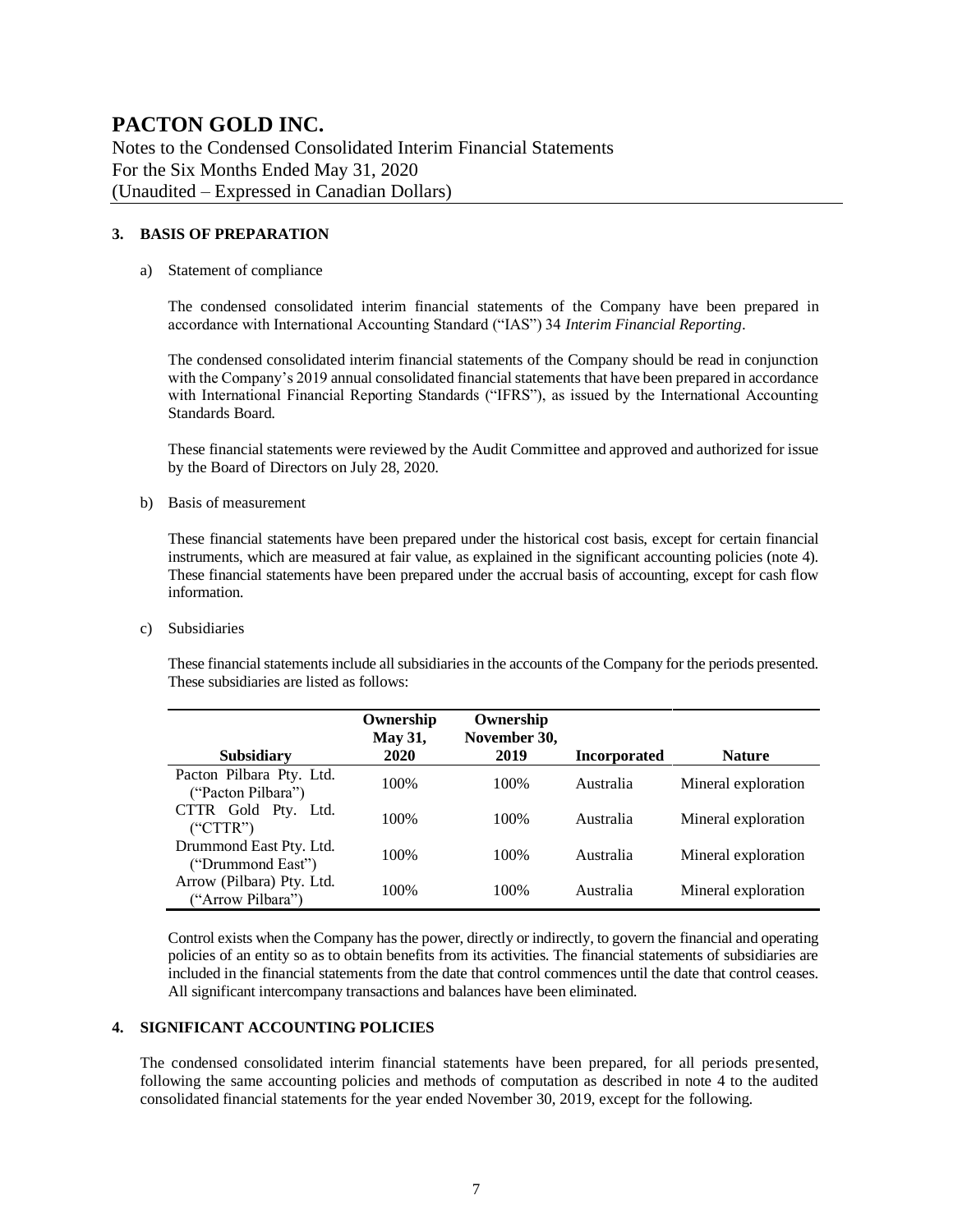Notes to the Condensed Consolidated Interim Financial Statements For the Six Months Ended May 31, 2020 (Unaudited – Expressed in Canadian Dollars)

#### **4. SIGNIFICANT ACCOUNTING POLICIES** (Continued)

a) New accounting standard adopted during the period

#### IFRS 16 *Leases*

#### *Initial adoption*

On December 1, 2019, the Company adopted IFRS 16, which specifies how an IFRS reporter will recognize, measure, present and disclose leases. The standard provides a single lessee accounting model, requiring lessees to recognize assets and liabilities for all leases unless the lease term is twelve months or less or the underlying asset has a low value. Lessors continue to classify leases as operating or finance, with IFRS 16's approach to lessor accounting substantially unchanged from its predecessor, IAS 17 *Leases*. The standard was issued in January 2016 and is effective for annual periods beginning on or after January 1, 2019.

The Company has elected to apply IFRS 16 using a modified retrospective approach, which does not require restatement of prior period financial information. Modified retrospective application recognizes the cumulative effect of IFRS 16 as an adjustment to opening deficit at December 1, 2019 and applies the standard prospectively. The Company has determined that at December 1, 2019, adoption of IFRS 16 will not result in the recognition of a right-of-use ("ROU") asset nor a lease obligation.

#### *Ongoing recognition and measurement*

On the date that the leased asset becomes available for use, the Company recognizes a ROU asset and a corresponding lease obligation. Interest expense associated with the lease obligation is charged to the statement of income/loss over the lease period with a corresponding increase to the lease obligation. The lease obligation is reduced as payments are made against the principal portion of the lease. The ROU asset is depreciated over the shorter of the asset's useful life and the lease term on a straight-line basis. Depreciation of the ROU asset is recognized in depreciation expense.

b) New accounting standards issued but not yet effective

#### IFRS 3 *Business Combinations*

IFRS 3 has been amended to revise the definition of a business to include an input and a substantive process that together significantly contribute to the ability to create outputs. The amendment to IFRS 3 is effective for years beginning on or after January 1, 2020. The amendment to IFRS 3 is expected to have no impact for the Company.

#### IAS 1 *Presentation of Financial Statements* and IAS 8 *Accounting Policies, Changes in Accounting Estimates and Errors*

IAS 1 and IAS 8 have been amended to use a consistent definition of materiality throughout IFRS and the Conceptual Framework for Financial Reporting; clarify the explanation of the definition of material; and incorporate guidance in IAS 1 regarding immaterial information. The amendments to IAS 1 and IAS 8 are effective for years beginning on or after January 1, 2020. These amendments are expected to have no impact for the Company.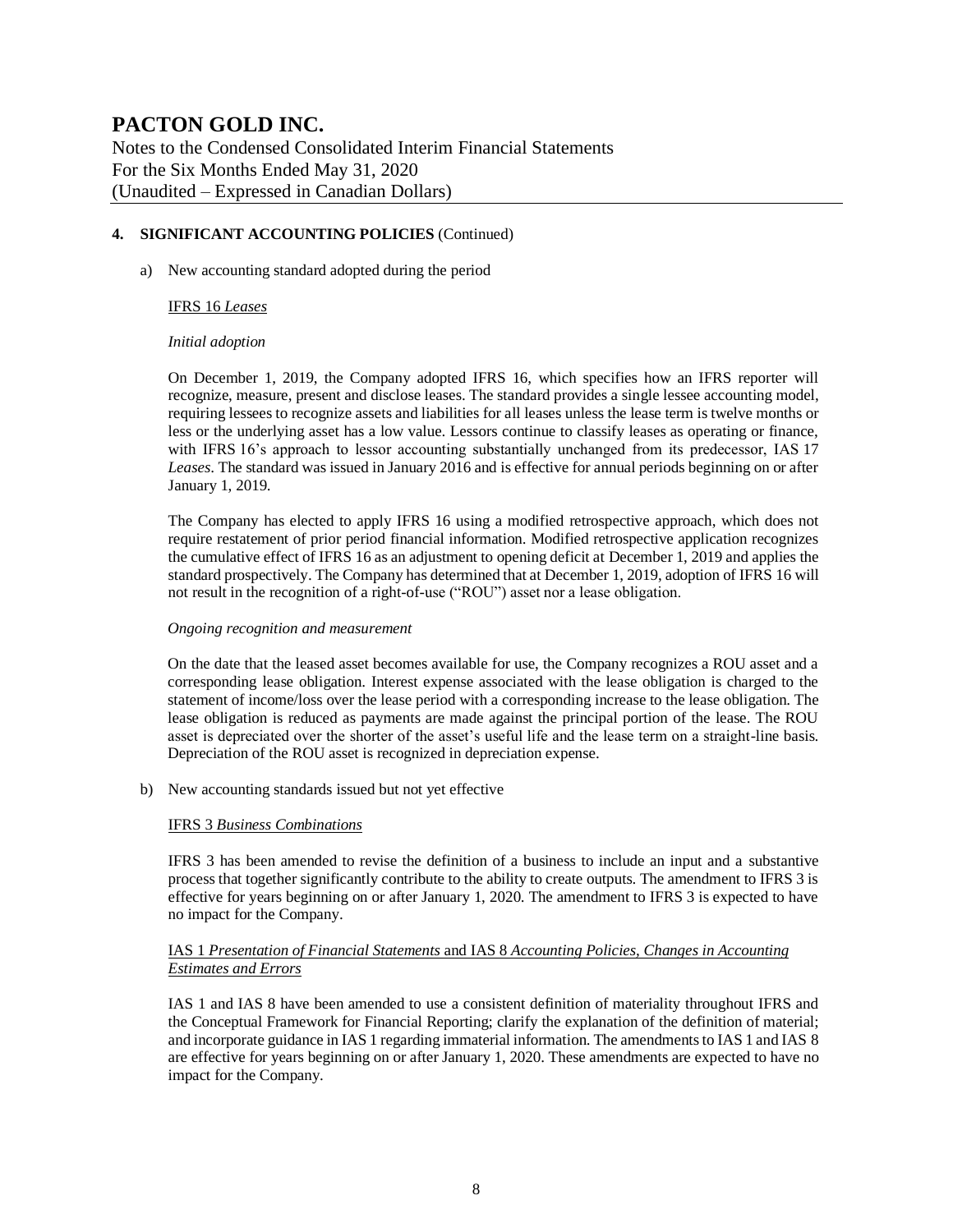Notes to the Condensed Consolidated Interim Financial Statements For the Six Months Ended May 31, 2020 (Unaudited – Expressed in Canadian Dollars)

#### **5. CRITICAL ACCOUNTING ESTIMATES AND JUDGMENTS**

The Company makes estimates and assumptions about the future that affect the reported amounts of assets and liabilities. Estimates and judgments are continually evaluated based on historical experience and other factors, including expectations of future events that are believed to be reasonable under the circumstances. In the future, actual experience may differ from these estimates and assumptions.

The effect of a change in an accounting estimate is recognized prospectively by including it in comprehensive income or loss in the year of the change, if the change affects that year only, or in the year of the change and future years, if the change affects both.

#### *Critical judgments in applying accounting policies*

Information about critical judgments in applying accounting policies that have the most significant risk of causing material adjustment to the carrying amounts of assets and liabilities recognized in the financial statements within the next financial year are discussed below.

a) Impairment of exploration and evaluation assets

The application of the Company's accounting policy for exploration and evaluation expenditures and impairment of the capitalized expenditures requires judgment in determining whether it is likely that future economic benefits will flow to the Company, which may be based on assumptions about future events or circumstances. Estimates and assumptions made may change if new information becomes available. If, after expenditure is capitalized, information becomes available suggesting that the recovery of expenditure is unlikely, the amount capitalized is written off in profit or loss in the year the new information becomes available.

b) Title to mineral property interests

Although the Company has taken steps to verify title to mineral properties in which it has an interest, these procedures do not guarantee the Company's title. Such properties may be subject to prior agreements or transfers and title may be affected by undetected defects.

c) Income taxes

Significant judgment is required in determining the provision for income taxes. There are many transactions and calculations undertaken during the ordinary course of business for which the ultimate tax determination is uncertain. The Company recognizes liabilities and contingencies for anticipated tax audit issues based on the Company's current understanding of the tax law. For matters where it is probable that an adjustment will be made, the Company records its best estimate of the tax liability, including the related interest and penalties in the current tax provision. Management believes they have adequately provided for the probable outcome of these matters; however, the final outcome may result in a materially different outcome than the amount included in the tax liabilities.

In addition, the Company recognizes deferred tax assets relating to tax losses carried forward to the extent that it is probable that taxable profit will be available against which a deductible temporary difference can be utilized. This is deemed to be the case when there are sufficient taxable temporary differences relating to the same taxation authority and the same taxable entity that are expected to reverse in the same year as the expected reversal of the deductible temporary difference, or in years into which a tax loss arising from the deferred tax asset can be carried back or forward. However, utilization of the tax losses also depends on the ability of the taxable entity to satisfy certain tests at the time the losses are recouped.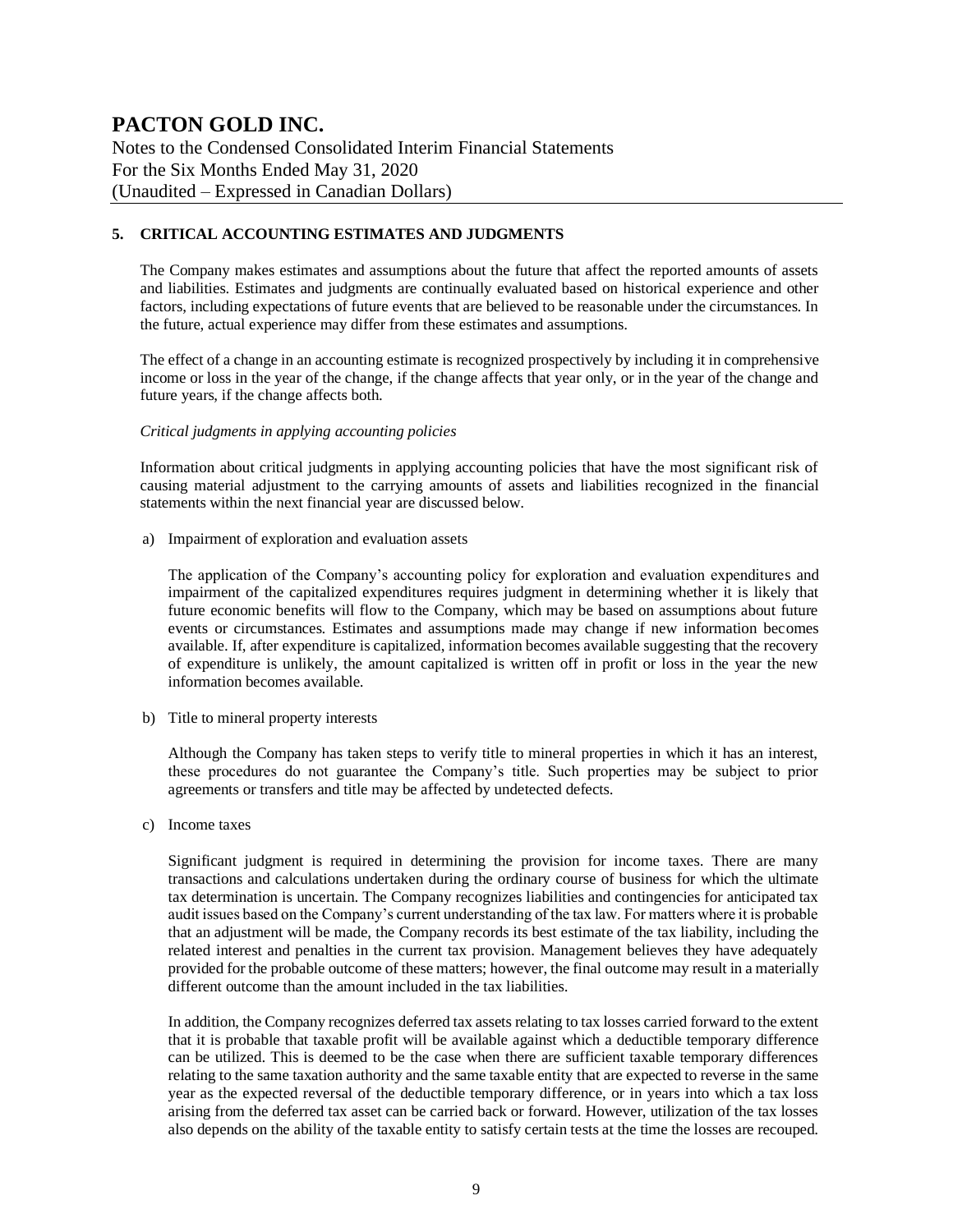Notes to the Condensed Consolidated Interim Financial Statements For the Six Months Ended May 31, 2020 (Unaudited – Expressed in Canadian Dollars)

#### **5. CRITICAL ACCOUNTING ESTIMATES AND JUDGMENTS** (Continued)

*Critical judgments in applying accounting policies (continued)*

d) Going concern

The assessment of the Company's ability to continue as a going concern requires significant judgment. The financial statements have been prepared on the basis of accounting principles applicable to a going concern, as disclosed in note 2.

#### e) Acquisition of subsidiaries

The Company's acquisitions of CTTR, Drummond East and Arrow Pilbara during the year ended November 30, 2018 have been determined to be asset acquisitions, as CTTR, Drummond East and Arrow Pilbara do not meet the definition of a business under IFRS 3. As a result, the acquisitions have been accounted for as asset acquisitions, whereby all of the assets acquired and liabilities assumed are assigned a carrying amount based on relative fair values. The Company's application of the recognition principle may result in recognizing some assets (often intangible) and liabilities that the acquiree had not previously recognized as assets and liabilities in its financial statements, which require management judgment.

#### *Key sources of estimation uncertainty*

The following are key assumptions concerning the future and other key sources of estimation uncertainty that have a significant risk of resulting in material adjustments to the financial statements.

a) Decommissioning liabilities

Rehabilitation provisions have been created based on the Company's internal estimates. Assumptions, based on the current economic environment, have been made, which management believes are a reasonable basis upon which to estimate the future liability. These estimates take into account any material changes to the assumptions that occur when reviewed regularly by management. Estimates are reviewed annually and are based on current regulatory requirements. Significant changes in estimates of contamination, restoration standards and techniques will result in changes to provisions from year to year. Actual rehabilitation costs will ultimately depend on future market prices for the rehabilitation costs that will reflect the market condition at the time the rehabilitation costs are actually incurred. The final cost of the currently recognized rehabilitation provisions may be higher or lower than currently provided for. As at May 31, 2020, the Company had no known rehabilitation requirements, and accordingly, no provision has been made.

b) Fair value of stock options granted

The Company uses the Black-Scholes option pricing model to value the stock options granted during the year. The Black-Scholes model was developed for use in estimating the fair value of traded options that have no vesting restrictions and are fully transferable. The model requires management to make estimates that are subjective and may not be representative of actual results. Changes in assumptions can materially affect estimates of fair values.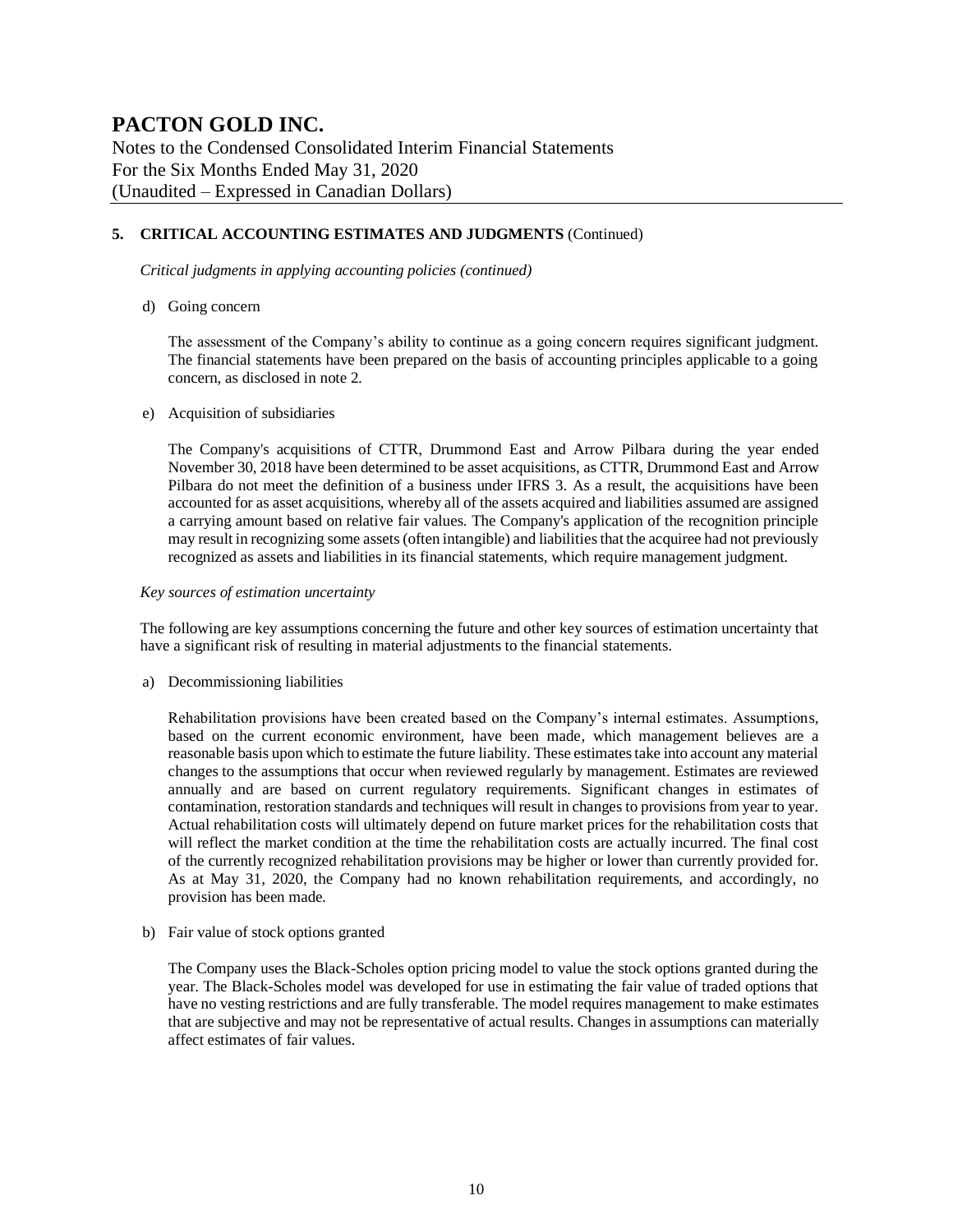Notes to the Condensed Consolidated Interim Financial Statements For the Six Months Ended May 31, 2020 (Unaudited – Expressed in Canadian Dollars)

#### **6. FINANCIAL INSTRUMENTS**

Financial instruments are agreements between two parties that result in promises to pay or receive cash or equity instruments. The Company classifies its financial instruments as follows: cash and cash equivalents, as fair value through profit or loss; receivables, as amortized cost; and accounts payable and accrued liabilities, as amortized cost. The carrying values of these instruments approximate their fair values due to their short term to maturity.

The following table sets forth the Company's financial asset measured at fair value by level within the fair value hierarchy:

| May 31, 2020              | <b>Level 1</b> | <b>Level 2</b>           | Level 3                  |              |  |
|---------------------------|----------------|--------------------------|--------------------------|--------------|--|
| Cash and cash equivalents | \$2,725,212    | $\overline{a}$           | $\overline{\phantom{a}}$ | \$2,725,212  |  |
|                           |                |                          |                          |              |  |
| <b>November 30, 2019</b>  | <b>Level 1</b> | <b>Level 2</b>           | Level 3                  | <b>Total</b> |  |
| Cash and cash equivalents | 905,356        | $\overline{\phantom{0}}$ | $\overline{\phantom{0}}$ | 905,356      |  |

The Company has exposure to the following risks from its use of financial instruments:

- Credit risk;
- Liquidity risk; and
- Market risk.
- a) Credit risk

Credit risk is the risk that one party to a financial instrument will cause a financial loss for the other party by failing to discharge an obligation. The Company manages credit risk, in respect of cash, by placing it at major Canadian financial institutions. Included in receivables is \$200,609 (November 30, 2019 - \$125,293) owing from the Canada Revenue Agency and the Australian Taxation Office. The Company has minimal credit risk.

b) Liquidity risk

Liquidity risk is the risk that the Company will not be able to meet its financial obligations as they fall due. The Company's approach to managing liquidity is to ensure, as far as possible, that it will always have sufficient liquid funds to meet its liabilities when due, under both normal and stressed conditions, without incurring unacceptable losses or risking damage to the Company's reputation. The contractual financial liabilities of the Company as of May 31, 2020 equal \$227,508 (November 30, 2019 - \$491,992). All of the liabilities presented as accounts payable and accrued liabilities are due within 30 days of May 31, 2020.

c) Market risk

Market risk is the risk that changes in market prices, such as foreign exchange rates and interest rates, will affect the Company's income or the value of its holdings of financial instruments. The objective of market risk management is to manage and control market risk exposure within acceptable parameters, while optimizing the return on capital.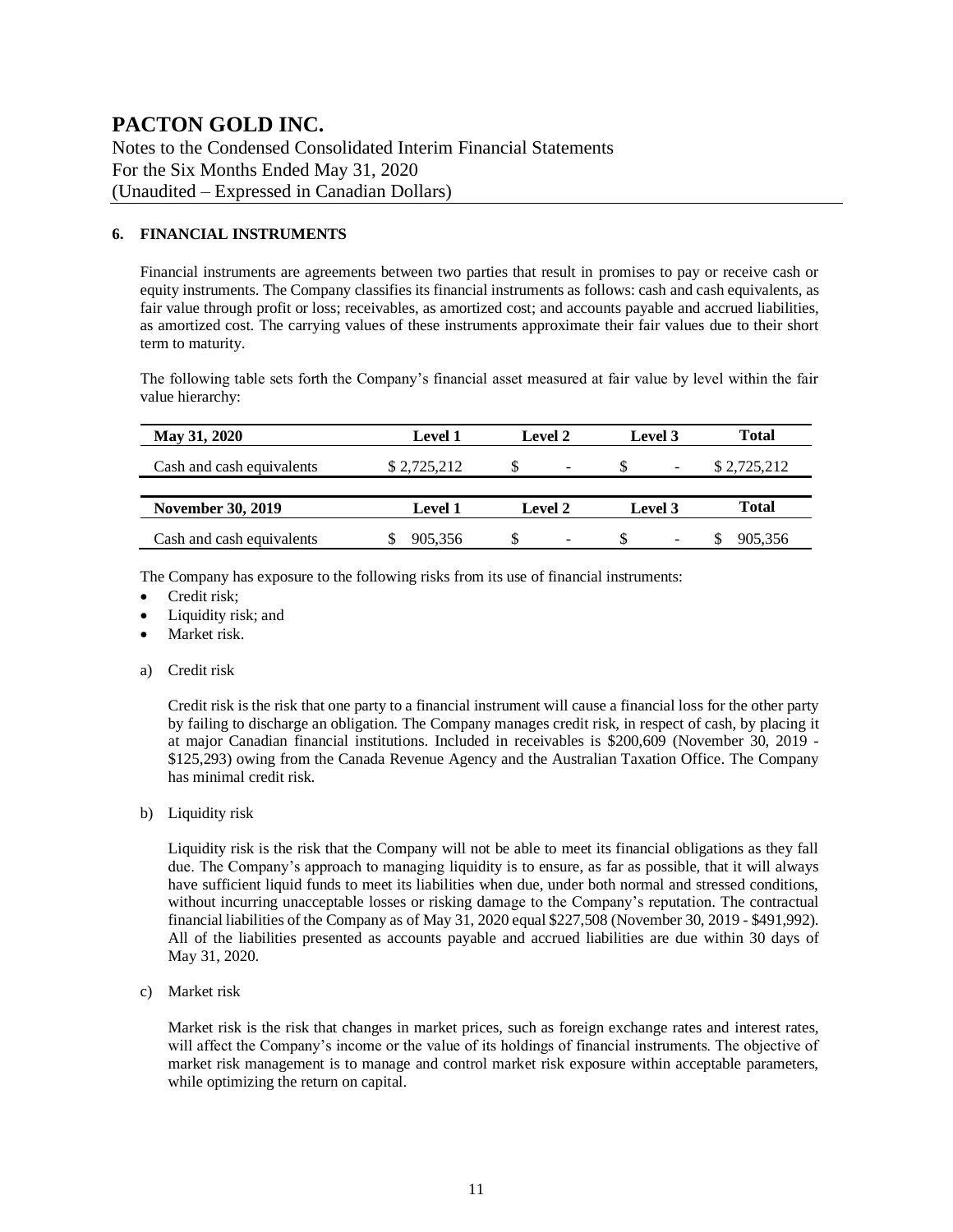Notes to the Condensed Consolidated Interim Financial Statements For the Six Months Ended May 31, 2020 (Unaudited – Expressed in Canadian Dollars)

#### **6. FINANCIAL INSTRUMENTS** (Continued)

- c) Market risk (continued)
	- *i) Currency risk* Currency risk is the risk that the fair value or future cash flows will fluctuate as a result of changes in foreign exchange rates. The Company has operations in Canada and Australia and incurs operating and exploration expenditures in both currencies. The fluctuation of the Canadian dollar in relation to the Australian dollar ("AUD") will have an impact upon the results of the Company. The Company does not hold substantial funds in a foreign currency, and only a small amount of its accounts payable and accrued liabilities is denominated in Australian dollars. A fluctuation in the exchanges rates between the Canadian and Australian dollars of 10% would result in a \$6,300 change in the Company's cash, \$nil change in accounts payable and accrued liabilities and \$800 change in other comprehensive income (loss). The Company does not use any techniques to mitigate currency risk.
	- *ii) Interest rate risk –* Interest rate risk is the risk that future cash flows will fluctuate as a result of changes in market interest rates. Interest earned on cash is at nominal interest rates, and therefore, the Company does not consider interest rate risk to be significant. The Company has no interestbearing financial liabilities.
	- *iii) Other price risk –* Other price risk is the risk that the fair value or future cash flows of a financial instrument will fluctuate due to changes in market prices, other than those arising from interest rate risk. The Company is not exposed to significant other price risk.
- d) Capital management

The Company considers its capital to be comprised of shareholders' equity.

The Company manages the capital structure and makes adjustments to it in light of changes in economic conditions and the risk characteristics of the underlying assets. To maintain or adjust the capital structure, the Company may attempt to issue new shares. Although the Company has been successful at raising funds in the past through the issuance of capital stock, it is uncertain whether it will continue this method of financing due to the current difficult market conditions.

In order to facilitate the management of its capital requirements, the Company prepares expenditure budgets that are updated as necessary depending on various factors, including successful capital deployment and general industry conditions.

Management reviews the capital structure on a regular basis to ensure that the above objectives are met. There have been no changes to the Company's approach to capital management during the six months ended May 31, 2020. The Company is not subject to externally imposed capital requirements.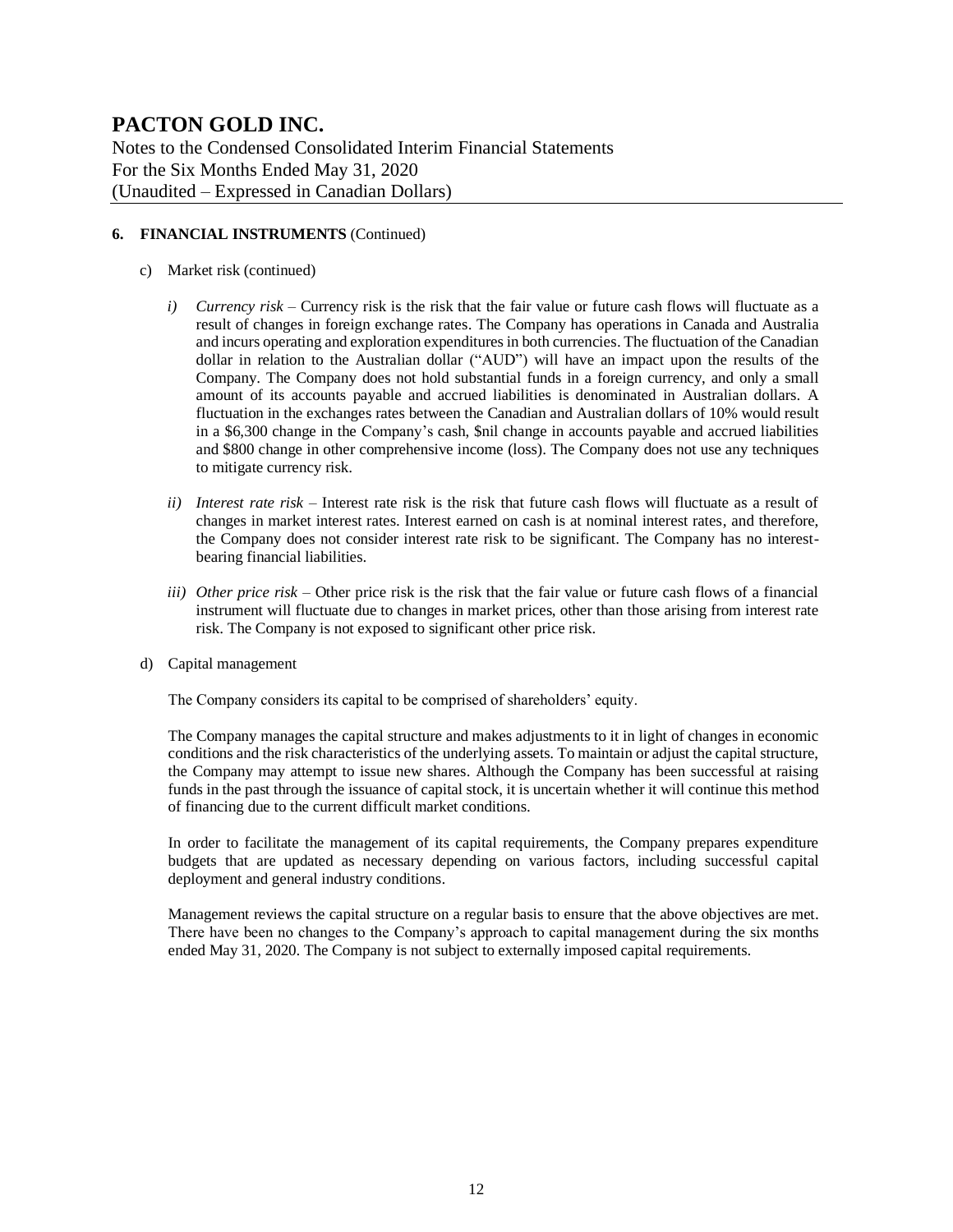Notes to the Condensed Consolidated Interim Financial Statements For the Six Months Ended May 31, 2020 (Unaudited – Expressed in Canadian Dollars)

#### **7. EQUIPMENT**

|                                             | Furniture and<br>Equipment |
|---------------------------------------------|----------------------------|
| Cost                                        |                            |
| <b>Balance, November 30, 2018</b>           | \$<br>8,496                |
| <b>Additions</b>                            | 150,453                    |
| Disposals                                   | (8, 496)                   |
| Balance, November 30, 2019 and May 31, 2020 | \$<br>150,453              |
| <b>Accumulated Depreciation</b>             |                            |
| <b>Balance, November 30, 2018</b>           | \$<br>4,343                |
| Depreciation*                               | 15,461                     |
| Disposals                                   | (4,758)                    |
| <b>Balance, November 30, 2019</b>           | 15,046                     |
| Depreciation**                              | 13,540                     |
| <b>Balance, May 31, 2020</b>                | \$<br>28,586               |
| Net Book Value, November 30, 2019           | \$<br>135,407              |
| Net Book Value, May 31, 2020                | \$<br>121,867              |

\* includes \$15,046 capitalized to exploration and evaluation assets

\*\* includes \$13,540 capitalized to exploration and evaluation assets

#### **8. EXPLORATION AND EVALUATION ASSETS**

a) Pilbara Project

#### **CTTR**

On March 20, 2018, the Company entered into a share purchase agreement to acquire 100% of the issued and outstanding shares of CTTR, an Australian proprietary limited company. CTTR holds applications to nine tenement licenses for a mineral property group in the Pilbara Region of Western Australia.

Under the terms of the share purchase agreement, the Company acquired 100% of the issued and outstanding shares of CTTR by:

- Paying a \$25,000 non-refundable deposit (paid);
- Paying \$75,000 (paid) and issuing 91,666 common shares (issued and valued at \$238,333) of the Company and 45,833 share purchase warrants (issued and valued at \$64,545). Each warrant is exercisable into one additional common share of the Company for a period of 18 months from the date of issue at a price of \$4.50, upon acceptance of the transaction by the TSX-V (issued on March 29, 2018); and
- Paying \$50,000 (paid) and issuing 41,666 common shares (issued and valued at \$270,833) of the Company and 20,833 share purchase warrants (issued and valued at \$72,034). Each warrant is exercisable into one additional common share of the Company for a period of 18 months from the date of issue at a price of \$9.70.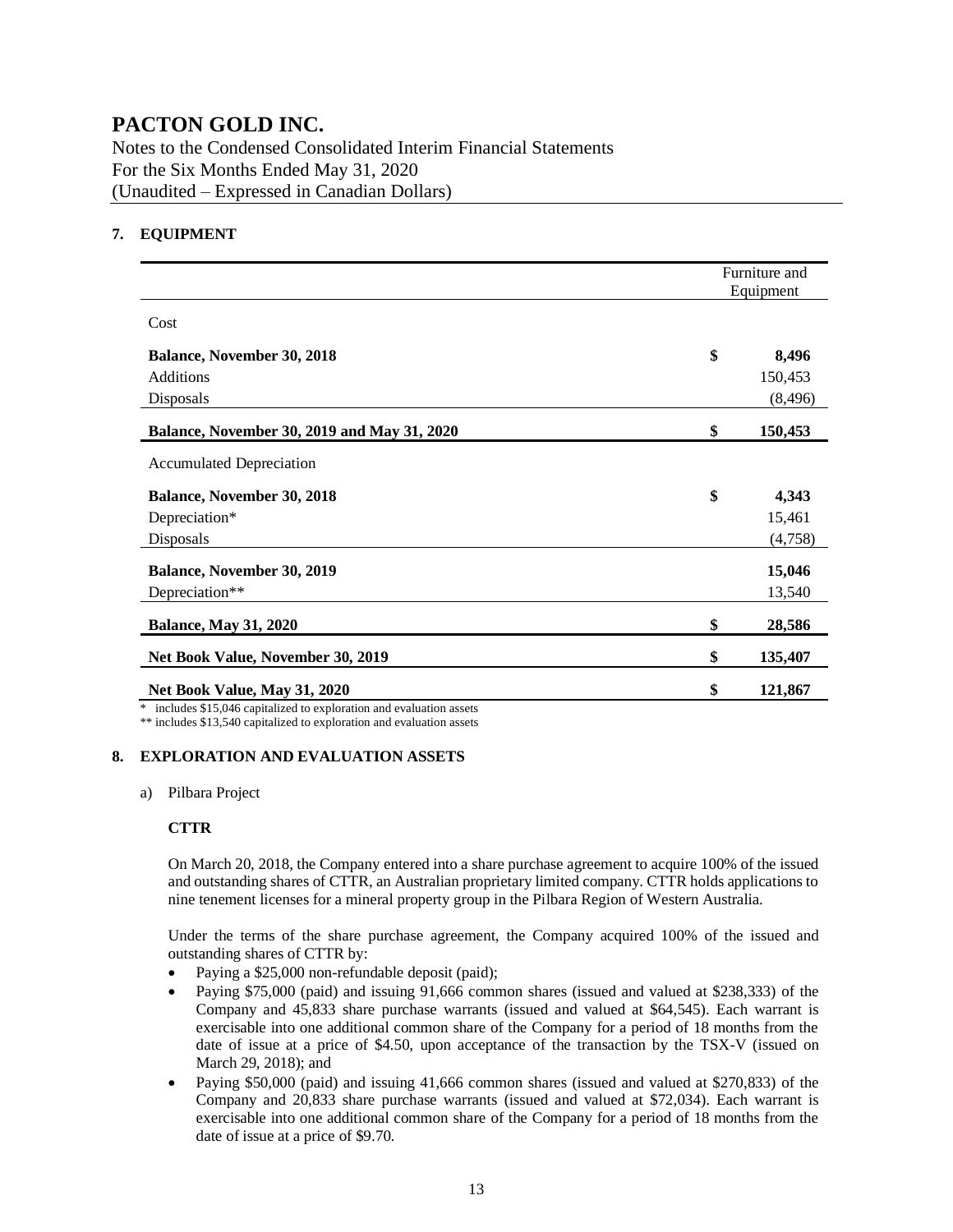Notes to the Condensed Consolidated Interim Financial Statements For the Six Months Ended May 31, 2020 (Unaudited – Expressed in Canadian Dollars)

#### **8. EXPLORATION AND EVALUATION ASSETS** (Continued)

#### a) Pilbara Project (continued)

#### **CTTR** (continued)

The Company also issued 15,625 common shares valued at \$40,625 as a finder's fee on the transaction.

The acquisition of CTTR has been accounted for as an acquisition of assets and liabilities, as CTTR does not meet the definition of a business under IFRS 3. The acquisition of the net assets of CTTR was recorded at the fair value of the consideration transferred of \$836,370, as detailed above. The net assets acquired consisted entirely of exploration and evaluation assets.

On January 6, 2020, the Company surrendered all tenement licenses, which resulted in an impairment charge of \$832,177 for the year ended November 30, 2019.

#### **Arrow Pilbara**

On May 11, 2018, the Company entered into a share purchase and option agreement whereby the Company could earn up to an 80% interest in Arrow Pilbara, an Australian proprietary limited exploration company. Arrow Pilbara holds two granted tenement licenses and two applications for licenses in the Pilbara Region of Western Australia.

Under the terms of the agreement, the Company was required to make cash payments and issue common shares and common share purchase warrants of the Company to acquire a 51% interest in Arrow Pilbara as follows:

• Issue 108,695 common shares (issued and valued at \$695,652) and 108,695 common share purchase warrants (issued and valued at \$583,761) exercisable into one share at \$3.50 for three years and pay \$500,000 (paid \$400,000), with remaining due upon grant of application. On January 7, 2020, the outstanding \$100,000 payment was renegotiated down to AUD \$50,000 and paid.

To acquire a further 29% interest in Arrow Pilbara, the Company was required to:

- Pay \$250,000 or an equivalent number of common shares based on the five-day trailing volumeweighted average price at the time of issue, subject to a floor price of no lower than \$1.90 per common share; and
- Fund exploration expenditures up to a maximum of \$500,000.

The vendor retains a right to explore for, mine and extract lithium, caesium and tantalum from the property.

A discovery bonus of \$500,000 cash is payable if the Company reports a National Instrument ("NI") 43-101-defined "measured mineral resource" or "inferred mineral resource" of at least 100,000 ounces of gold on the property.

The Company also issued 22,794 common shares valued at \$58,125 as a finder's fee on the transaction.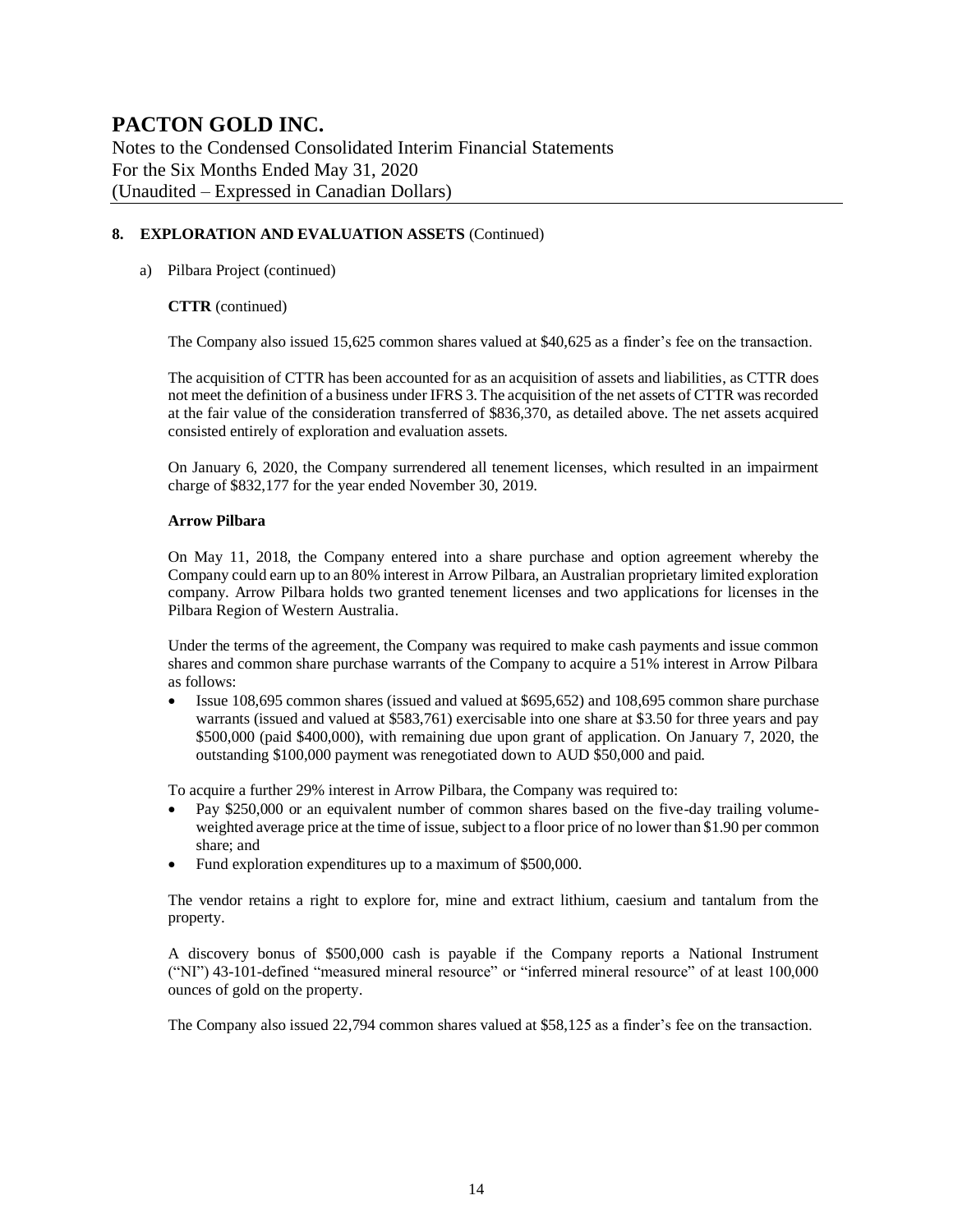Notes to the Condensed Consolidated Interim Financial Statements For the Six Months Ended May 31, 2020 (Unaudited – Expressed in Canadian Dollars)

#### **8. EXPLORATION AND EVALUATION ASSETS** (Continued)

#### a) Pilbara Project (continued)

#### **Arrow Pilbara** (continued)

The acquisition of 51% of Arrow Pilbara has been accounted for as an acquisition of assets and liabilities, as Arrow Pilbara does not meet the definition of a business under IFRS 3. The acquisition of the net assets of Arrow Pilbara was recorded at the fair value of the consideration transferred of \$1,637,538, as detailed above. The net assets acquired were as follows:

| <b>Net Assets Acquired</b>        |   |             |
|-----------------------------------|---|-------------|
| Exploration and evaluation assets | S | 3,210,860   |
| Non-controlling interest          |   | (1,573,322) |
|                                   |   | 1,637,538   |

On August 20, 2018, the Company entered into a share purchase agreement to acquire the remaining ownership interest in Arrow Pilbara. Under the terms of the agreement, the Company acquired the remaining 49% ownership interest in Arrow Pilbara by paying \$1,000,000 (paid) and issuing 200,000 common shares (issued and valued at \$820,000).

The purchase of the remaining 49% interest was accounted for as follows:

| <b>Acquisition of 49% Interest</b>      |             |
|-----------------------------------------|-------------|
| Additional consideration paid           | 1,820,000   |
| Elimination of non-controlling interest | (1,573,322) |
| Loss on acquisition                     | 246,678     |

On January 6, 2020, the Company surrendered two tenement licenses, which resulted in an impairment charge of \$636,906 for the year ended November 30, 2019.

#### **Drummond East**

On August 15, 2018, the Company entered into a share purchase agreement to acquire a 100% interest in Drummond East, an arm's length Australian exploration company wholly owned by Impact Minerals Ltd. ("Impact"). Drummond East holds seven granted tenement licenses in the Pilbara Region of Western Australia.

Under the terms of the agreement, the Company paid Impact a total of \$350,000 and issued to Impact 212,500 common shares of the Company valued at \$860,625.

In addition, the Company will pay a bonus to Impact of \$500,000 if the Company publishes measured, indicated or inferred gold resources of more than 250,000 ounces on the property. The Company granted Impact a 2% net smelter return royalty ("NSR") in respect of the property. The Company retains an exclusive and unlimited right to purchase back 50% of the NSR from Impact for \$500,000.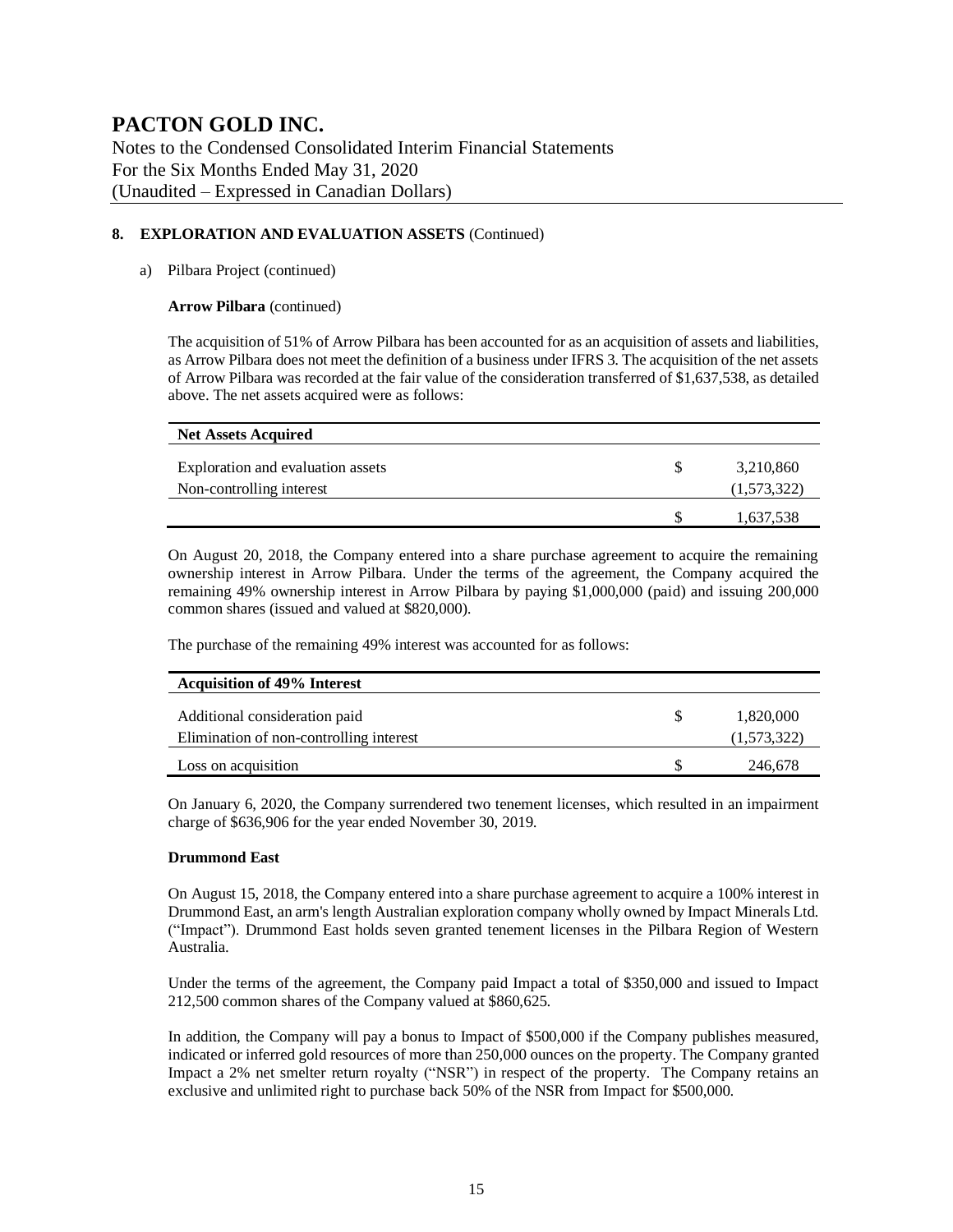Notes to the Condensed Consolidated Interim Financial Statements For the Six Months Ended May 31, 2020 (Unaudited – Expressed in Canadian Dollars)

#### **8. EXPLORATION AND EVALUATION ASSETS** (Continued)

#### a) Pilbara Project (continued)

#### **Drummond East** (continued)

The Company paid a finder's fee of 29,187 common shares (issued and valued at \$145,938).

The acquisition of Drummond East has been accounted for as an acquisition of assets and liabilities, as Drummond East does not meet the definition of a business under IFRS 3. The acquisition of the net assets of Drummond East was recorded at the fair value of the consideration transferred of \$1,356,563, as detailed above. The net assets acquired consisted entirely of exploration and evaluation assets.

On January 6, 2020, the Company surrendered three tenement licenses, which resulted in an impairment charge of \$629,073 for the year ended November 30, 2019.

#### **Friendly Creek**

On August 11, 2018, the Company entered into a tenement sale agreement to acquire 100% of the Friendly Creek exploration license and mining leases in the Pilbara Region of Western Australia.

Under the terms of the agreement, the Company purchased a 100% interest in Friendly Creek by paying the vendors a total of \$25,000 (paid) and issuing to the vendors 250,000 common shares of the Company (issued on March 15, 2019 and valued at \$562,500).

#### **Yandicoogina and Boodalyerrie**

On September 25, 2018, the Company entered into a tenement sale agreement to acquire 100% of both the Yandicoogina and Boodalyerrie exploration licenses and mining leases from Gardner Mining Pty. Ltd. ("Gardner Mining"), an Australian proprietary limited exploration company.

Under the terms of the agreement, the Company purchased a 100% ownership interest in the projects by paying Gardner Mining \$25,000 (paid) and issuing to Gardner Mining 300,000 common shares of the Company (issued on March 8, 2019 and valued at \$720,000).

#### **Golden Palms Project**

On November 5, 2018, the Company entered into a tenement sale agreement to acquire the Golden Palms tenement license in Western Australia.

Under the terms of the agreement, Pacton can purchase 100% of the property by paying a total of \$100,000 (paid) and issuing 40,000 common shares on completion of the transaction (issued and valued at \$40,000).

#### **Hong Kong Project**

On November 23, 2018, the Company entered into a tenement sale agreement to acquire a 70% interest in the Hong Kong project from Clancy Exploration Ltd. ("Clancy"), an Australian Securities Exchangelisted exploration company.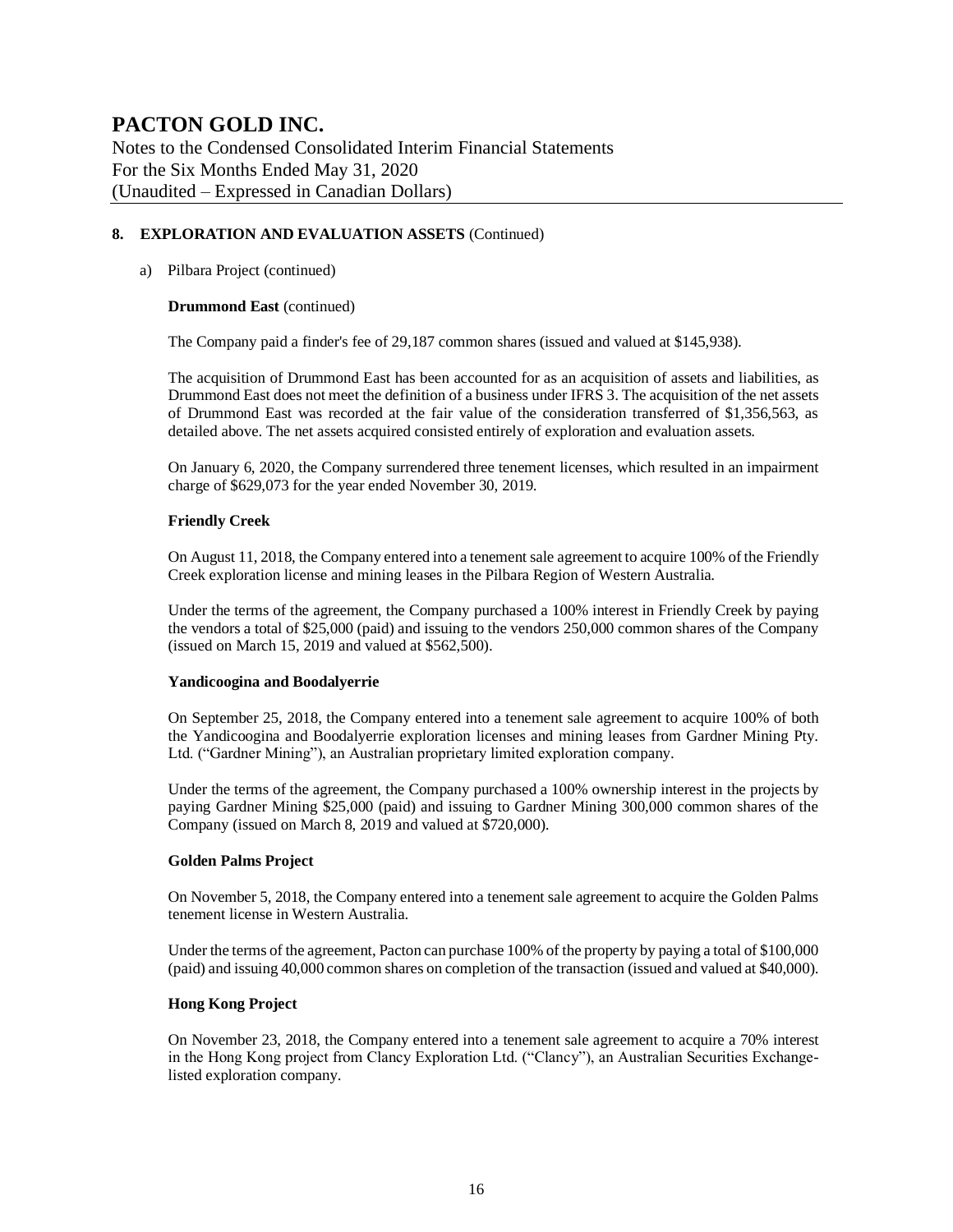Notes to the Condensed Consolidated Interim Financial Statements For the Six Months Ended May 31, 2020 (Unaudited – Expressed in Canadian Dollars)

#### **8. EXPLORATION AND EVALUATION ASSETS** (Continued)

#### a) Pilbara Project (continued)

#### **Hong Kong Project** (continued)

Under the terms of the agreement, the Company purchased a 70% interest in the Hong Kong project by paying Clancy \$200,000 (paid) and issuing to Clancy 378,061 common shares of the Company (issued on December 10, 2018 and valued at \$1,323,215). In addition, the Company issued 30,000 common shares valued at \$82,500 as a finder's fee on the project.

Upon completion of the acquisition, the Company and Clancy will enter into a joint venture, with Pacton acting as operator of the Hong Kong project. A minimum of AUD \$520,000 must be spent by the Company within two years of completion of the transaction. Clancy will be free carried with respect to expenditures until a decision to mine is made unanimously by both parties.

#### **Keras Project**

On October 18, 2018, the Company entered into a grant of gold rights agreement to acquire the conglomerate gold rights of Calidus Resources Ltd. in both the Marble Bar sub basin and the northeast Pilbara sub basin of Western Australia's Pilbara craton.

Under the terms of the agreement, the Company acquired the gold rights by paying \$10,000 (paid) and issuing 700,000 common shares of the Company (issued on December 5, 2018 and valued at \$1,925,000) and deferred compensation of 300,000 additional common shares of the Company (issued on November 13, 2019 and valued at \$330,000). A minimum of AUD \$55,000 was required to be spent by the Company on each anniversary of the completion of the transaction.

On January 6, 2020, the Company decided not to pursue further exploration on the project. An impairment charge of \$2,221,479 has been recorded effective November 30, 2019.

#### **Tardarinna Project**

On March 22, 2019, the Company entered into a tenement sale agreement to acquire the Tardarinna tenement license in Western Australia.

Under the terms of the agreement, the Company acquired a 100% interest in the property by issuing 125,000 common shares on completion of the transaction (issued on August 27, 2019 and valued at \$281,250).

#### **Sandstorm Royalties**

On May 25, 2020, the Company entered into an agreement with Sandstorm Gold Ltd. ("Sandstorm"), whereby the Company granted Sandstorm a 1% NSR on all the tenements owned by Pacton in Australia for \$81,819. The tenements covered are part of Arrow Pilbara, Friendly Creek, Yandicoogina and Boodalyerrie, Golden Palms Project, Hong Kong Project and Tardarinna Project above. The Company also assigned its royalty buyback on Drummond East to Sandstorm.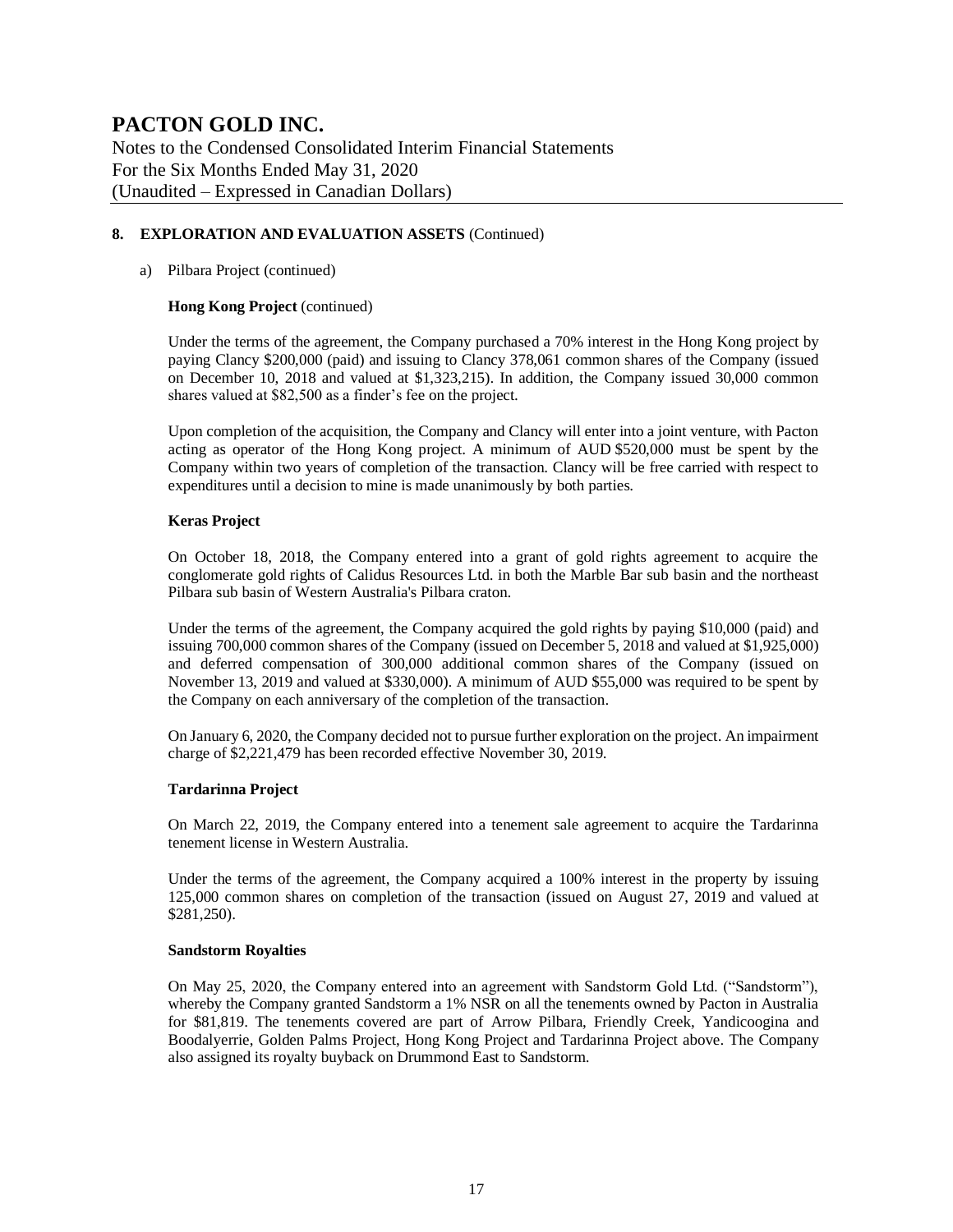Notes to the Condensed Consolidated Interim Financial Statements For the Six Months Ended May 31, 2020 (Unaudited – Expressed in Canadian Dollars)

#### **8. EXPLORATION AND EVALUATION ASSETS** (Continued)

b) Red Lake Project

On May 23, 2017, the Company entered into an option agreement to earn a 100% interest in 14 mineral claims in the Red Lake Mining District, located in Ontario. Under the terms of the agreement, the Company must make cash payments and issue common shares of the Company as follows:

- Issue 30,000 common shares of the Company (issued and valued at \$42,000) and pay \$16,000 (paid) within five days of approval by the TSX-V, which was received on May 26, 2017;
- Pay  $$12,000$  on or before May 26, 2018 (paid);
- Pay \$16,000 on or before May 26, 2019 (paid); and
- Pay \$26,000 on or before May 26, 2020 (paid).

The claims are subject to an underlying 2% NSR.

On May 23, 2017, and as amended November 23, 2017, June 14, 2018 and May 22, 2019, the Company entered into an additional option agreement to earn a 100% interest in 30 additional mineral claims in the Red Lake Mining District, located in Ontario. Under the terms of the agreement, the Company must make cash payments and issue common shares of the Company as follows:

- Issue 250,000 common shares of the Company (issued and valued at \$350,000) within five days of approval by the TSX-V, which was received on May 26, 2017;
- Pay \$20,000 on or before June 30, 2018 (paid);
- Pay \$80,000 on or before January 31, 2019 (paid); and
- Pay \$150,000 on or before June 30, 2019 (paid).

The vendors retain a 2.5% NSR, of which two-fifths (1%) can be repurchased by the Company for \$1,500,000. On October 25, 2018, one of the vendors became a director of the Company.

On November 1, 2018, the Company entered into an option agreement to earn a 100% interest in 12 mineral claims in the Red Lake Mining District, located in Ontario. Under the terms of the agreement, the Company must make cash payments and issue common shares of the Company as follows:

- Pay \$15,000 on or before November 6, 2018 (paid);
- Pay \$15,000 (paid) and issue 10,000 common shares of the Company (issued and valued at \$25,500) within five days of approval by the TSX-V, which was received November 19, 2018;
- Pay \$40,000 (paid) and issue 7,500 common shares of the Company on or before November 19, 2019 (issued and valued at \$7,875); and
- Pay \$40,000 and issue 7,500 common shares of the Company on or before November 19, 2020.

The vendors retain a NSR that ranges from 0.25% to 2.25%, of which one-half can be repurchased by the Company for \$250,000.

On January 29, 2019, the Company entered into an agreement to acquire a 100% interest in additional mineral claims in the Red Lake Mining District, located in Ontario. The Company issued 19,231 common shares on February 6, 2019 valued at \$48,077. The claims are subject to a NSR ranging from 0.25% to 2.25%, of which a portion can be repurchased by the Company for \$250,000.

On February 12, 2019, the Company entered into an agreement to acquire a 100% interest in additional mineral claims in the Red Lake Mining District, located in Ontario. The Company paid \$15,000 and on February 28, 2019 issued 7,500 common shares valued at \$19,125. The claims are subject to a 2% NSR, of which one-half can be repurchased by the Company for \$200,000.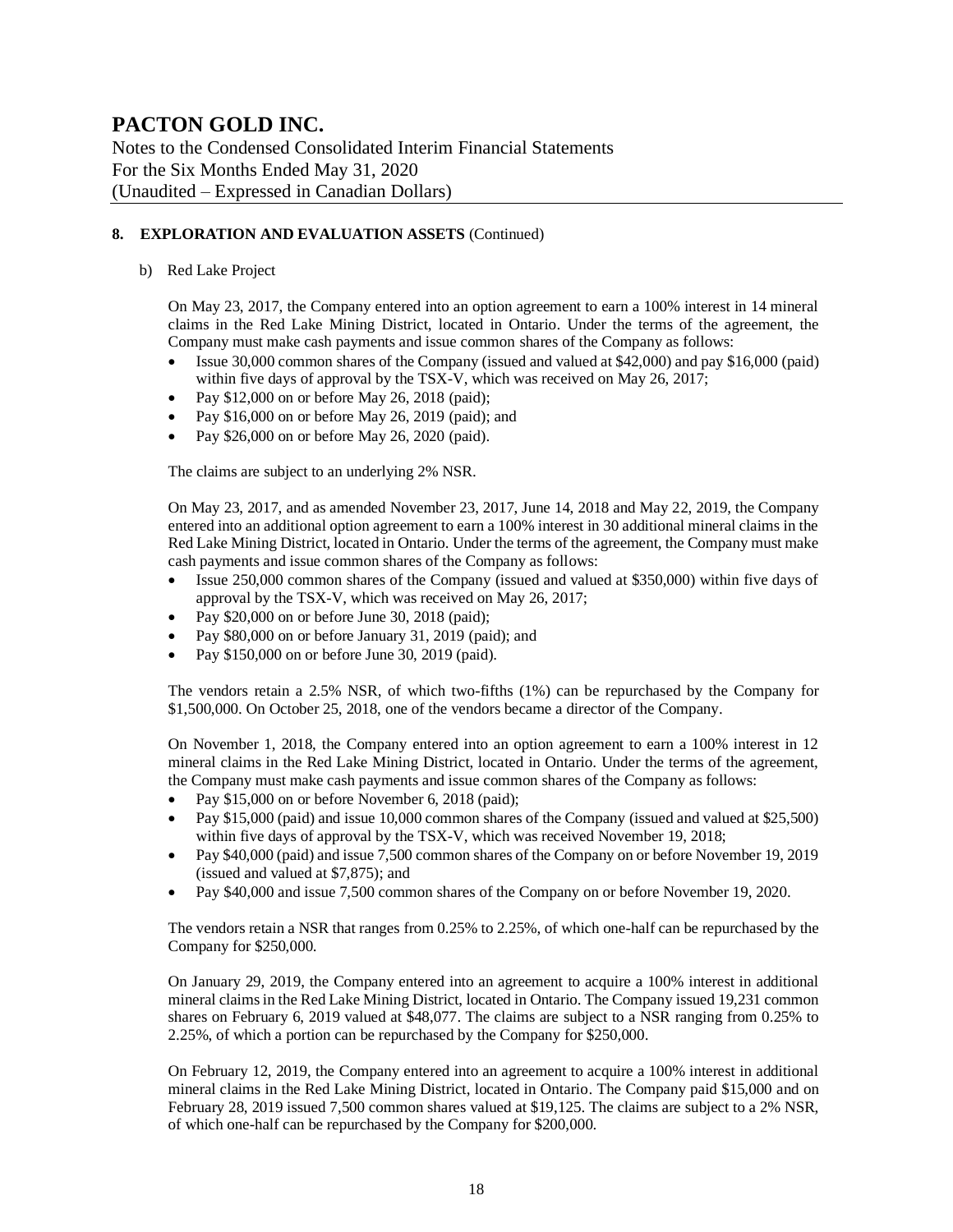Notes to the Condensed Consolidated Interim Financial Statements For the Six Months Ended May 31, 2020 (Unaudited – Expressed in Canadian Dollars)

#### **8. EXPLORATION AND EVALUATION ASSETS** (Continued)

#### b) Red Lake Project (continued)

On February 20, 2019, the Company entered into an option agreement to acquire a 100% interest in additional mineral claims in the Red Lake Mining District, located in Ontario. Under the terms of the agreement, the Company must make cash payments and issue common shares of the Company as follows:

- Pay up to \$30,000 on behalf of the vendor for exploration expenditures (paid);
- Issue 12,500 common shares of the Company within five days of approval by the TSX-V, which was received March 5, 2019 (issued on March 6, 2019 and valued at \$31,250);
- Pay \$50,000 (paid) and issue 10,000 common shares of the Company on or before March 5, 2020 (issued on March 4, 2020 and valued at \$8,500); and
- Pay \$50,000 and issue 12,500 common shares of the Company on or before March 5, 2021.

The claims are subject to a 0.25% to 1.75% NSR, of which a portion can be repurchased by the Company at a rate of \$250,000 for each 0.25% portion that is repurchased.

On March 13, 2019, the Company entered into an option agreement to acquire a 100% interest in additional mineral claims in the Red Lake Mining District, located in Ontario. Under the terms of the agreement, the Company must make cash payments and issue common shares of the Company as follows:

- Pay up to \$40,000 on behalf of the vendor for exploration expenditures (paid);
- Issue 10,000 common shares of the Company within five days of approval by the TSX-V, which was received March 21, 2019 (issued on March 22, 2019 and valued at \$23,000);
- Pay \$50,000 (paid) and issue 10,000 common shares of the Company on or before March 21, 2020 (issued on March 11, 2020 and valued at \$6,000); and
- Pay \$50,000 and issue 12,500 common shares of the Company on or before March 21, 2021.

The claims are subject to a 2.5% NSR, of which one-half can be repurchased by the Company for \$2,000,000.

On April 23, 2019, the Company entered into an option agreement to acquire a 100% interest in additional mineral claims in the Red Lake Mining District, located in Ontario. Under the terms of the agreement, the Company must make cash payments and issue common shares of the Company as follows:

- Pay \$30,000 (paid) and issue 10,000 common shares of the Company (issued on May 6, 2019 and valued at \$16,500) within five days of approval by the TSX-V, which was received on May 6, 2019;
- Pay \$30,000 (paid) and issue 15,000 common shares of the Company on or before May 6, 2020 (issued on May 5, 2020 and valued at  $$11,250$ ); and
- Pay \$30,000 on or before May 6, 2021.

On July 23, 2019, the Company entered into two agreements to acquire 100% interests in additional mineral claims in the Red Lake Mining District, located in Ontario. Under the terms of each agreement, the Company must make a cash payment of \$100,000 and issue 40,000 common shares of the Company upon approval by the TSX-V. A total of \$200,000 was paid and 80,000 common shares were issued on August 12, 2019 and valued at \$140,000.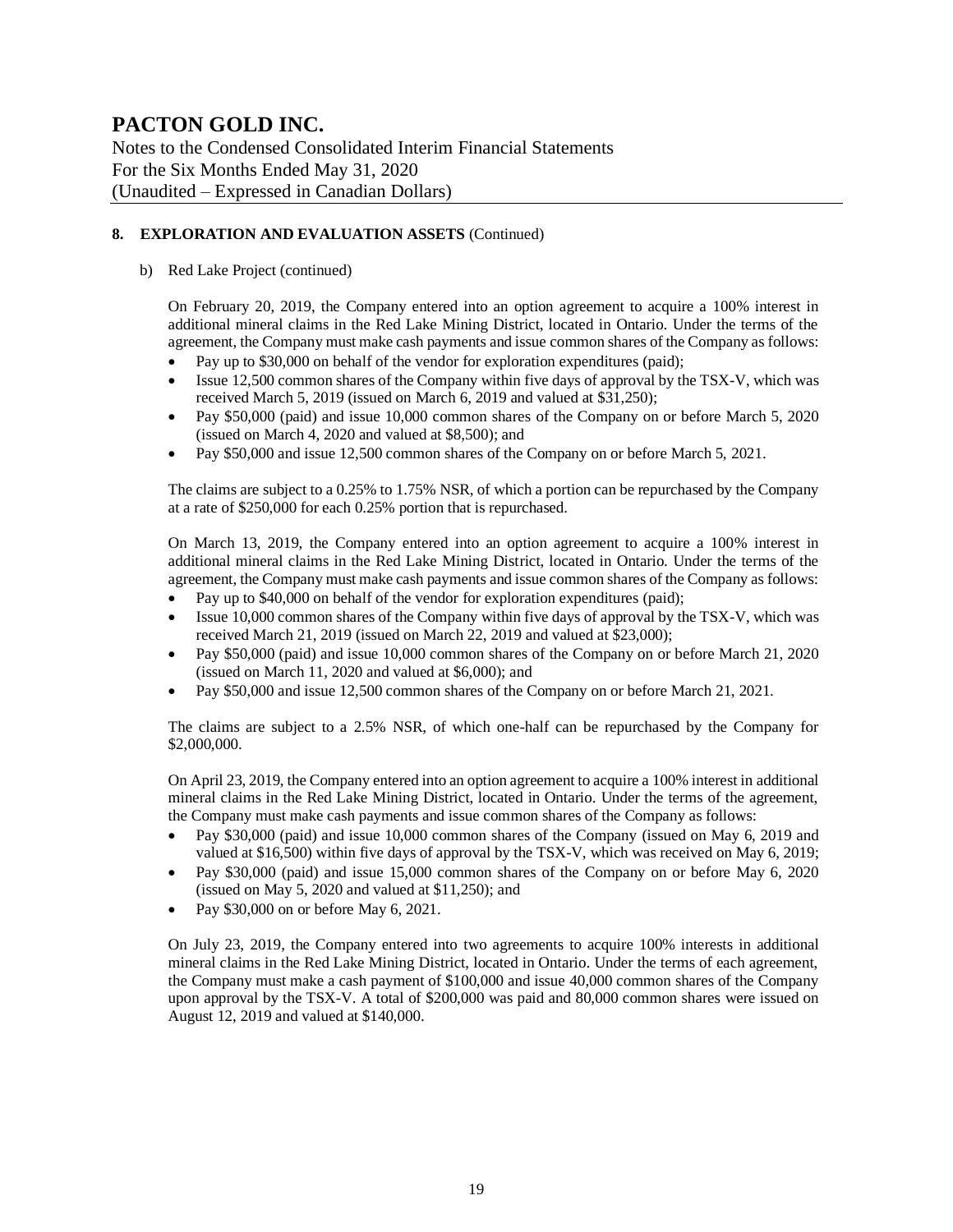Notes to the Condensed Consolidated Interim Financial Statements For the Six Months Ended May 31, 2020 (Unaudited – Expressed in Canadian Dollars)

#### **8. EXPLORATION AND EVALUATION ASSETS** (Continued)

b) Red Lake Project (continued)

On October 22, 2019, the Company entered into an option agreement to acquire a 100% interest in additional mineral claims in the Red Lake Mining District, located in Ontario. Under the terms of the agreement, the Company must make cash payments and issue common shares of the Company as follows:

- Pay \$35,000 (paid) and issue 15,000 common shares of the Company within five days of approval by the TSX-V, which was received November 6, 2019 (issued on November 15, 2019 and valued at \$16,500);
- Pay \$22,500 and issue 15,000 common shares of the Company on or before November 6, 2020;
- Pay \$22,500 and issue 15,000 common shares of the Company on or before November 6, 2021;
- Pay \$22,500 and issue 15,000 common shares of the Company on or before November 6, 2022; and
- Pay \$22,500 and issue 15,000 common shares of the Company on or before November 6, 2023.

The claims are subject to a 0.25% to 2.25% NSR, of which one-half may be repurchased by the Company for \$1,000,000.

On April 23, 2020, the Company entered into an option agreement to acquire a 100% interest in additional mineral claims in the Red Lake Mining District, located in Ontario. Under the terms of the agreement, the Company must make cash payments and issue common shares of the Company as follows:

- Pay \$15,000 (paid) and issue 25,000 common shares of the Company on or before April 30, 2020 (issued and valued at \$20,000);
- Pay \$15,000 and issue 15,000 common shares of the Company on or before April 30, 2021; and
- Pay \$25,000 and issue 15,000 common shares of the Company on or before April 30, 2022.

The claims are subject to a 1.5% NSR, of which one-half may be repurchased by the Company for \$500,000.

On April 24, 2020, the Company entered into an option agreement to acquire a 100% interest in additional mineral claims in the Red Lake Mining District, located in Ontario. Under the terms of the agreement, the Company must make cash payments and issue common shares of the Company as follows:

- Pay \$6,000 (paid) and issue 10,000 common shares of the Company on or before April 30, 2020 (issued and valued at \$8,000);
- Pay \$10,000 and issue 10,000 common shares of the Company on or before April 30, 2021; and
- Pay \$20,000 and issue 10,000 common shares of the Company on or before April 30, 2022.

The claims are subject to a 1.5% NSR, of which one-half may be repurchased by the Company for \$400,000.

On May 25, 2020, the Company entered into an agreement with Sandstorm, whereby the Company granted Sandstorm a 0.5% to 1% NSR on all mineral claims owned by the Company in Red Lake, and all mineral claims in which the Company was currently earning an interest in Red Lake. As of May 31, 2020, the Company has received \$81,819 for the mineral claims it owns. Sandstorm has agreed to pay an additional \$136,365 once the Company has earned a 100% interest in the remaining Red Lake mineral claims. The Company also assigned its royalty buybacks on all Red Lake agreements to Sandstorm.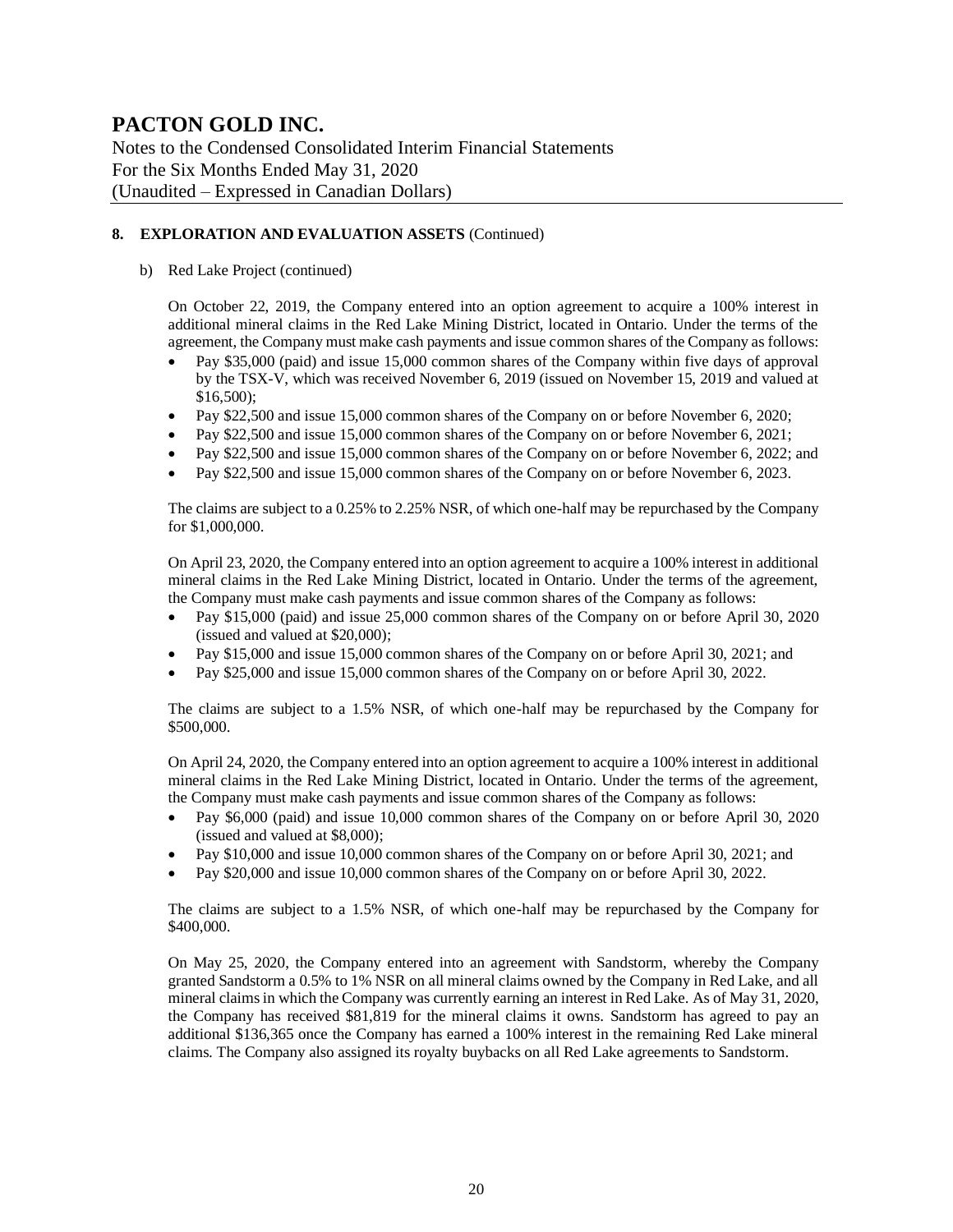Notes to the Condensed Consolidated Interim Financial Statements For the Six Months Ended May 31, 2020 (Unaudited – Expressed in Canadian Dollars)

#### **8. EXPLORATION AND EVALUATION ASSETS** (Continued)

#### b) Red Lake Project (continued)

#### **Red Lake – Sidace Lake**

On April 1, 2020, the Company entered into a purchase agreement with TomaGold Corporation ("TomaGold"), whereby the Company will acquire all of TomaGold's interest, being 39.5%, in a joint venture it currently holds with Evolution Mining and Newmont Corporation (formerly GoldCorp when TomaGold entered into the joint venture) on the Sidace Lake Property, located in the Red Lake Mining District in Ontario.

Under the terms of the agreement, the Company must pay and issue the following to TomaGold:

- Upon final acceptance of the transaction by the TSX-V, pay \$250,000 (paid) and issue 1,000,000 common shares (issued and valued at \$1,000,000);
- Within six months of TSX-V acceptance, pay \$250,000 and issue \$800,000 worth of common shares at a price per share equal to the greater of \$1.60 and the five-day volume weighted average price of the Company's shares immediately preceding the date of issuance; and
- Upon the Company filing a NI 43-101 technical report on the property showing a gold resource estimate of 750,000 ounces or greater of gold, issue 416,666 common shares or pay \$500,000.
- c) Tully West Gold Property

On January 16, 2017, the Company entered into an option agreement to earn a 100% interest in the Tully West Gold Property, located in Ontario. On January 18, 2018, certain terms were amended. Under the terms of the amended agreement, the Company was required to make cash payments and issue common shares of the Company as follows:

- Issue 130,000 common shares of the Company (issued on January 25, 2017 and valued at \$117,000) and pay \$25,000 (paid) within five days of approval by the TSX-V, which was received January 25, 2017;
- Issue 130,000 common shares of the Company on or before January 25, 2018 (issued on January 25, 2018 and valued at \$390,000);
- Pay \$80,000 on or before February 15, 2018 (paid); and
- Issue 130,000 common shares of the Company (issued on July 24, 2018 and valued at \$793,000) and pay \$110,000 (paid) on or before January 25, 2019.

The Company completed an equity financing for gross proceeds in excess of \$1,000,000 (excluding flowthrough proceeds), thus the January 25, 2019 common share and cash payments were accelerated.

On December 12, 2018, the agreement was amended to extend the exploration expenditure deadlines. The Company was required to pay an additional \$10,000 on or before January 12, 2019 (paid). The Company was then required to incur exploration expenditures as follows:

- \$250,000 on or before January 16, 2018 (incurred);
- An additional \$500,000 on or before January 25, 2020; and
- An additional \$500,000 on or before January 25, 2021.

The vendors retained a 2.5% NSR, of which two-fifths (1%) could be repurchased by the Company for an aggregate \$1,000,000.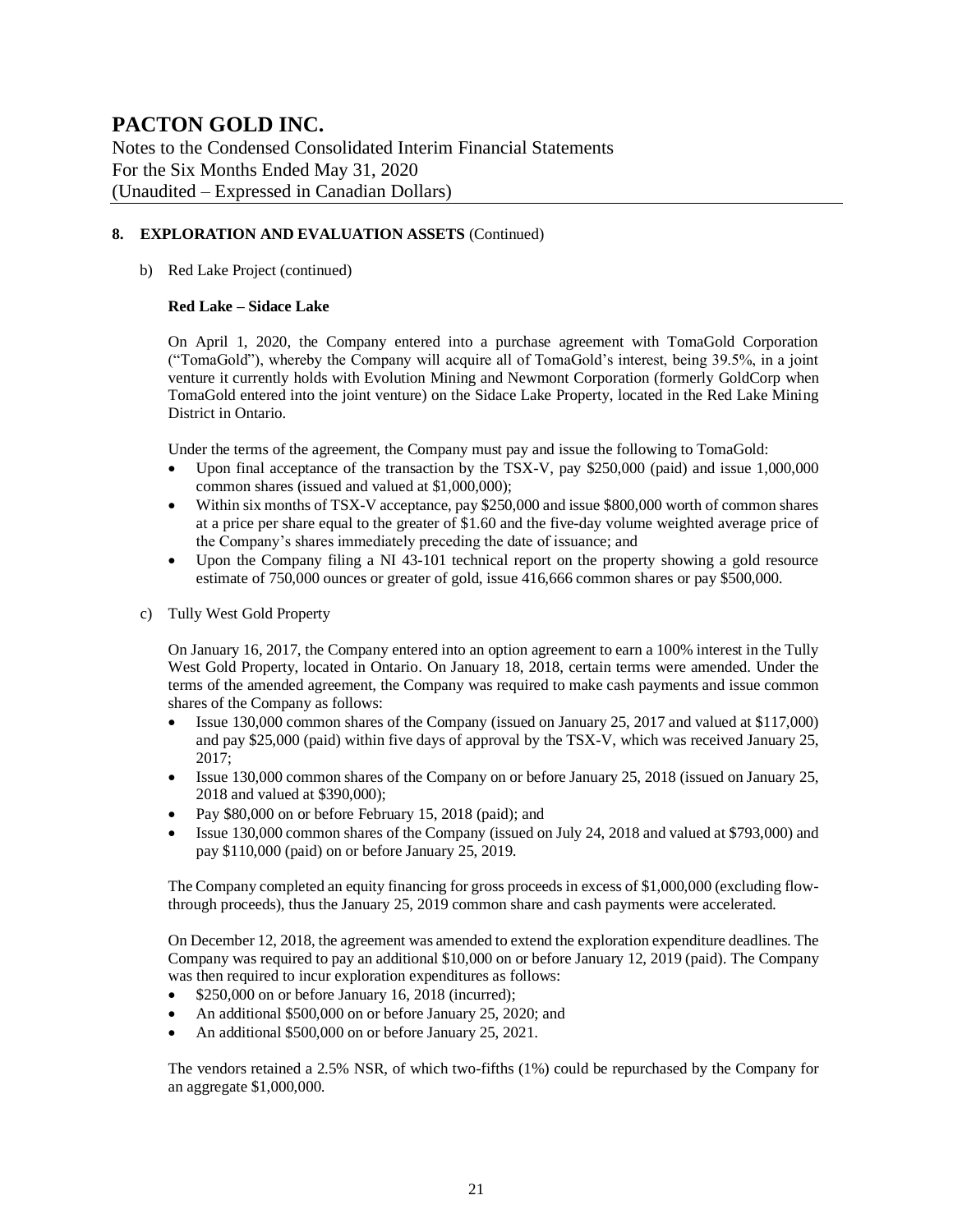Notes to the Condensed Consolidated Interim Financial Statements For the Six Months Ended May 31, 2020 (Unaudited – Expressed in Canadian Dollars)

#### **8. EXPLORATION AND EVALUATION ASSETS** (Continued)

c) Tully West Gold Property (continued)

The Company did not incur the required exploration expenditures on the Tully West Gold Property by January 25, 2020. Accordingly, the Company recorded an impairment charge of \$2,246,986 at November 30, 2019.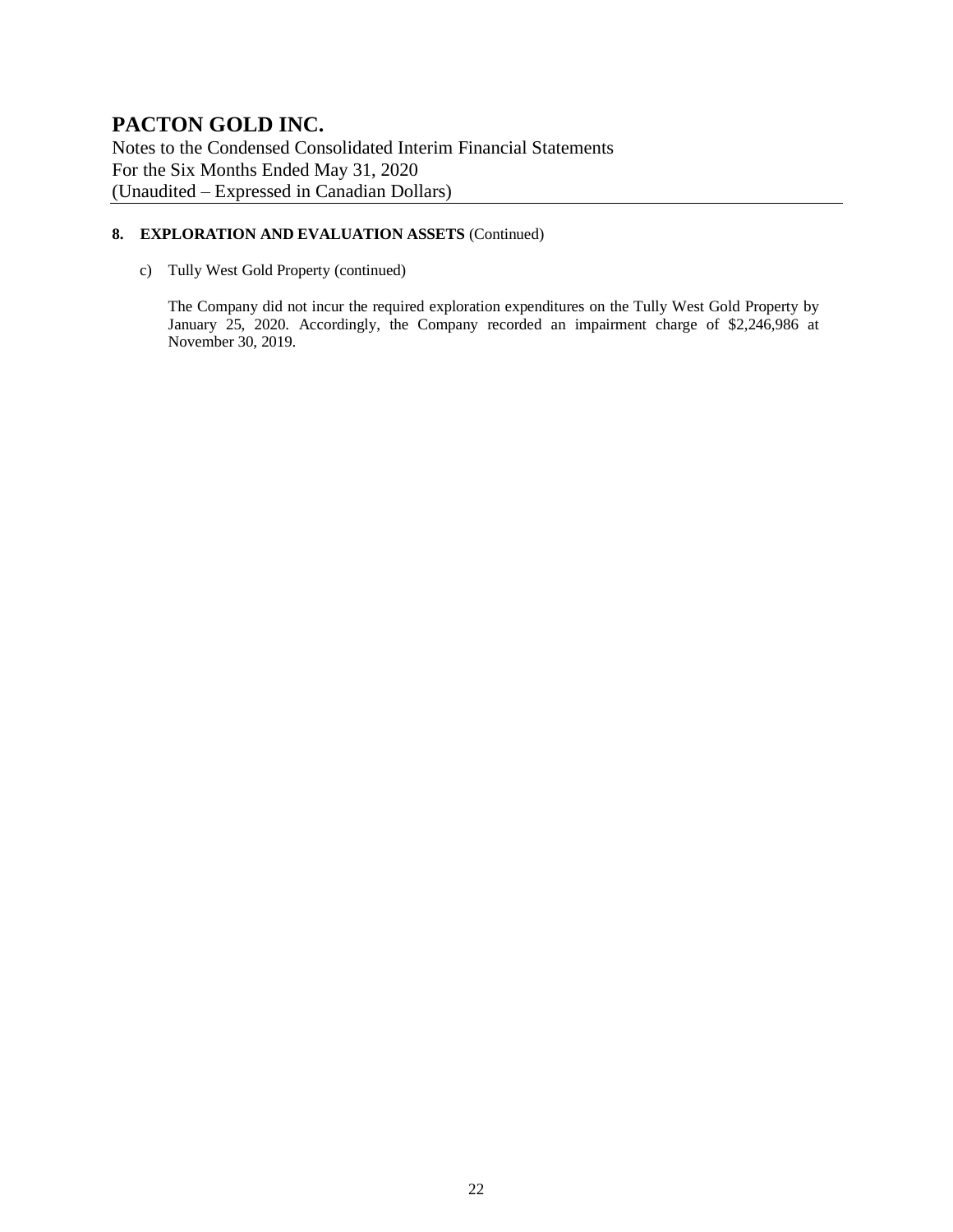Notes to the Condensed Consolidated Interim Financial Statements For the Six Months Ended May 31, 2020 (Unaudited – Expressed in Canadian Dollars)

### **8. EXPLORATION AND EVALUATION ASSETS** (Continued)

|                                             | Pilbara         | <b>Red Lake</b> | Red Lake - Sidace    | <b>Tully West</b> | <b>Total</b>     |
|---------------------------------------------|-----------------|-----------------|----------------------|-------------------|------------------|
| Balance, November 30, 2018                  | \$<br>5,799,404 | \$<br>676,063   | \$<br>$\blacksquare$ | \$<br>1,884,955   | \$<br>8,360,422  |
| <b>Property Acquisition Costs</b>           |                 |                 |                      |                   |                  |
| Acquisition and option payments             | 5,849,321       | 886,868         |                      | 10,000            | 6,746,189        |
| Claim costs                                 |                 | 5,380           |                      | 311               | 5,691            |
| Impairment                                  | (4, 197, 718)   |                 |                      | (1,525,936)       | (5,723,654)      |
| Currency translation difference             | (606, 302)      |                 |                      |                   | (606, 302)       |
| <b>Total Additions to Acquisition Costs</b> | 1,045,301       | 892,248         |                      | (1,515,625)       | 421,924          |
| <b>Property Exploration Costs</b>           |                 |                 |                      |                   |                  |
| Assays                                      | 51,479          | 7,764           |                      | 11,469            | 70,712           |
| Camp and other                              | 216,368         | 74,690          |                      |                   | 291,058          |
| Depreciation                                |                 | 15,046          |                      |                   | 15,046           |
| Drilling                                    |                 | 473,436         |                      | 289,751           | 763,187          |
| Geological                                  | 396,726         | 1,073,001       |                      | 50,500            | 1,520,227        |
| Geophysics                                  | 60,020          | 243,944         |                      |                   | 303,964          |
| Travel                                      | 22,131          | 52,294          |                      |                   | 74,425           |
| Impairment                                  | (121, 917)      |                 |                      | (721,050)         | (842,967)        |
| Currency translation difference             | (42,250)        |                 |                      |                   | (42, 250)        |
| <b>Total Additions to Exploration Costs</b> | 582,557         | 1,940,175       | $\blacksquare$       | (369, 330)        | 2,153,402        |
| <b>Balance, November 30, 2019</b>           | 7,427,262       | 3,508,486       | $\blacksquare$       | $\blacksquare$    | 10,935,748       |
| <b>Property Acquisition Costs</b>           |                 |                 |                      |                   |                  |
| Acquisition and option payments             | 113,524         | 230,750         | 1,000,000            |                   | 1,344,274        |
| Currency translation difference             | 131,752         |                 |                      |                   | 131,752          |
| <b>Total Additions to Acquisition Costs</b> | 245,276         | 230,750         | 1,000,000            |                   | 1,476,026        |
| <b>Property Exploration Costs</b>           |                 |                 |                      |                   |                  |
| Assays                                      | 1,182           | 60,515          |                      |                   | 61,697           |
| Camp and other                              | 9,549           | 41,326          |                      |                   | 50,875           |
| Depreciation                                |                 | 13,541          |                      |                   | 13,541           |
| <b>Drilling</b>                             |                 | 1,616,764       |                      |                   | 1,616,764        |
| Geological                                  | 12,691          | 725,591         |                      |                   | 738,282          |
| Geophysics                                  | 1,182           | 331,633         |                      |                   | 332,815          |
| Recoveries                                  | (81, 819)       | (81, 819)       |                      |                   | (163, 638)       |
| Travel                                      |                 | 17,480          |                      |                   | 17,480           |
| Currency translation difference             | 17,563          |                 |                      |                   | 17,563           |
| <b>Total Additions to Exploration Costs</b> | (39,652)        | 2,725,031       |                      |                   | 2,685,379        |
| <b>Balance, May 31, 2020</b>                | \$<br>7,632,886 | \$<br>6,464,267 | \$<br>1,000,000      | \$                | \$<br>15,097,153 |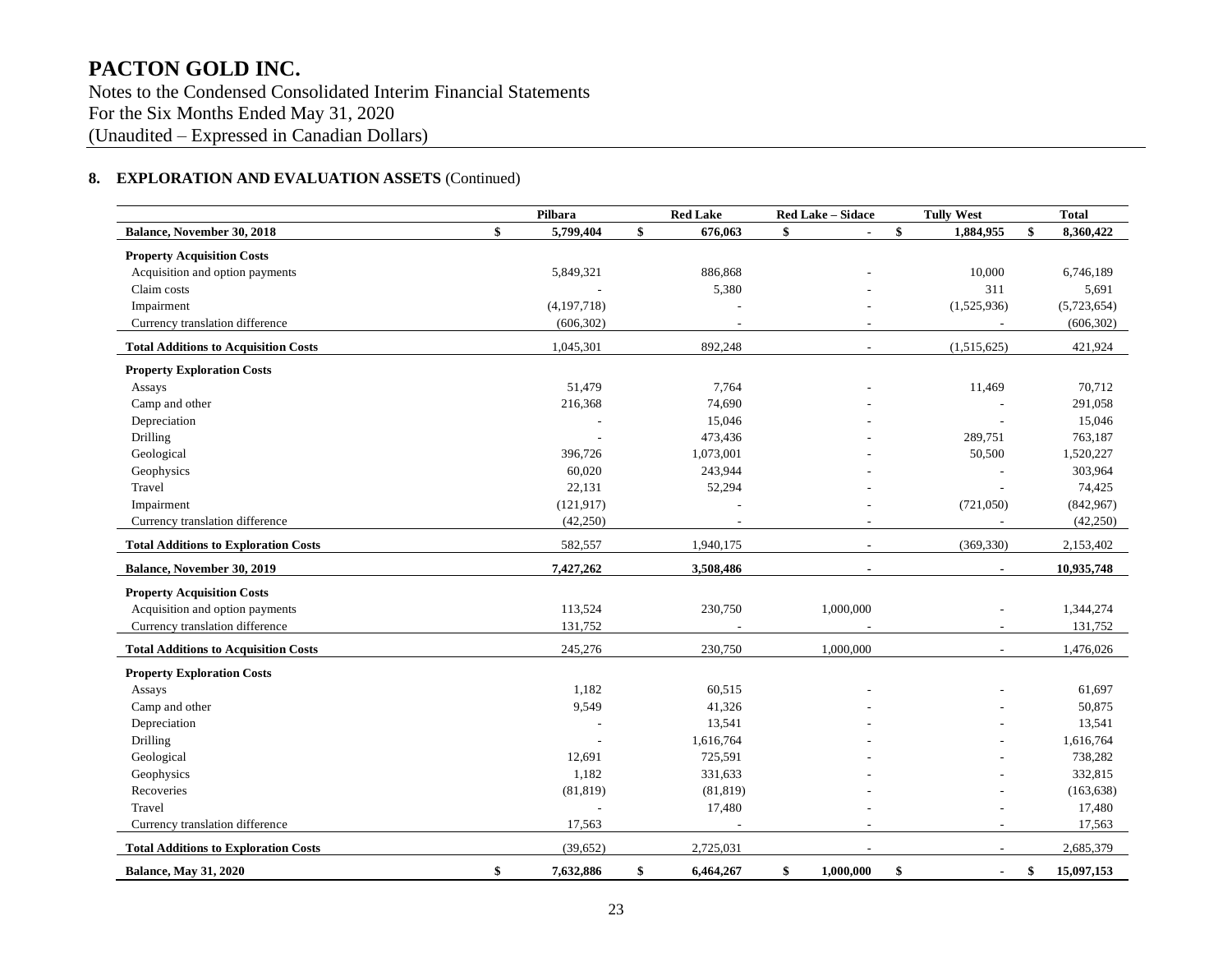#### **9. OTHER LIABILITIES**

|                                                                      |   | May 31, 2020 |    | November 30,<br>2019 |
|----------------------------------------------------------------------|---|--------------|----|----------------------|
| Balance, beginning of period                                         | S | 299.594      | -S |                      |
| Liability incurred on flow-through shares issued December 20, 2018   |   |              |    | 264,666              |
| Liability incurred on flow-through shares issued July 4, 2019        |   |              |    | 331,817              |
| Liability incurred on flow-through shares issued December 23, 2019   |   | 317,376      |    |                      |
| Settlement of flow-through share liability by incurring expenditures |   | (366,619)    |    | (296,889)            |
| Balance, end of period                                               |   | 250.351      |    | 299,594              |

On December 14, 2018, the Company issued 588,147 flow-through shares at a price of \$3.50 per share. The premium paid by investors was calculated as \$0.45 per share. Accordingly, \$264,666 was recorded as other liabilities.

On July 3, 2019, the Company issued 1,659,084 flow-through shares at a price of \$1.20 per share. The premium paid by investors was calculated as \$0.20 per share. Accordingly, \$331,817 was recorded as other liabilities.

On December 23, 2019, the Company issued 3,173,758 flow-through shares at a price of \$1.30 per share. The premium paid by investors was calculated as \$0.10 per share. Accordingly, \$317,376 was recorded as other liabilities.

At May 31, 2020, the Company had a remaining commitment to incur exploration expenditures of \$nil (November 30, 2019 - \$nil) in relation to its December 20, 2018 flow-through share financing, \$nil (November 30, 2019 - \$1,797,565) in relation to its July 4, 2019 flow-through share financing and \$3,254,558 (November 30, 2019 - \$nil) in relation to its December 23, 2019 flow-through share financing. Included in prepaid expenses and deposits is \$497,200 of exploration expenditures paid but not yet incurred.

During the six months ended May 31, 2020, the Company incurred \$16,614 (2019 - \$nil) for Part XII.6 tax and other provincial taxes in relation to its December 2018 flow-through share financings.

#### **10. CAPITAL STOCK**

a) Authorized

Unlimited number of common voting shares without par value

b) Issued

#### **During the year ended May 31, 2020**

On December 23, 2019 and January 17, 2020, the Company closed a private placement in two tranches. The Company issued 1,322,733 units at a price of \$1.20 per unit for gross proceeds of \$1,587,280. Each unit consists of one common share and one share purchase warrant. Each warrant entitles the holder to acquire one common share at a price of \$1.80 for a period of two years from the date of issuance. The Company also issued 3,173,758 flow-through common shares at a price of \$1.30 per share for gross proceeds of \$4,125,886. The premium paid by investors on the flow-through shares was calculated as \$0.10 per share. Accordingly, \$317,376 was recorded as other liabilities. The Company paid finders' fees of \$19,505 and issued 16,254 agent warrants with an exercise price of \$1.80 and a term to expiry of two years. The Company also incurred other share issue costs of \$37,916.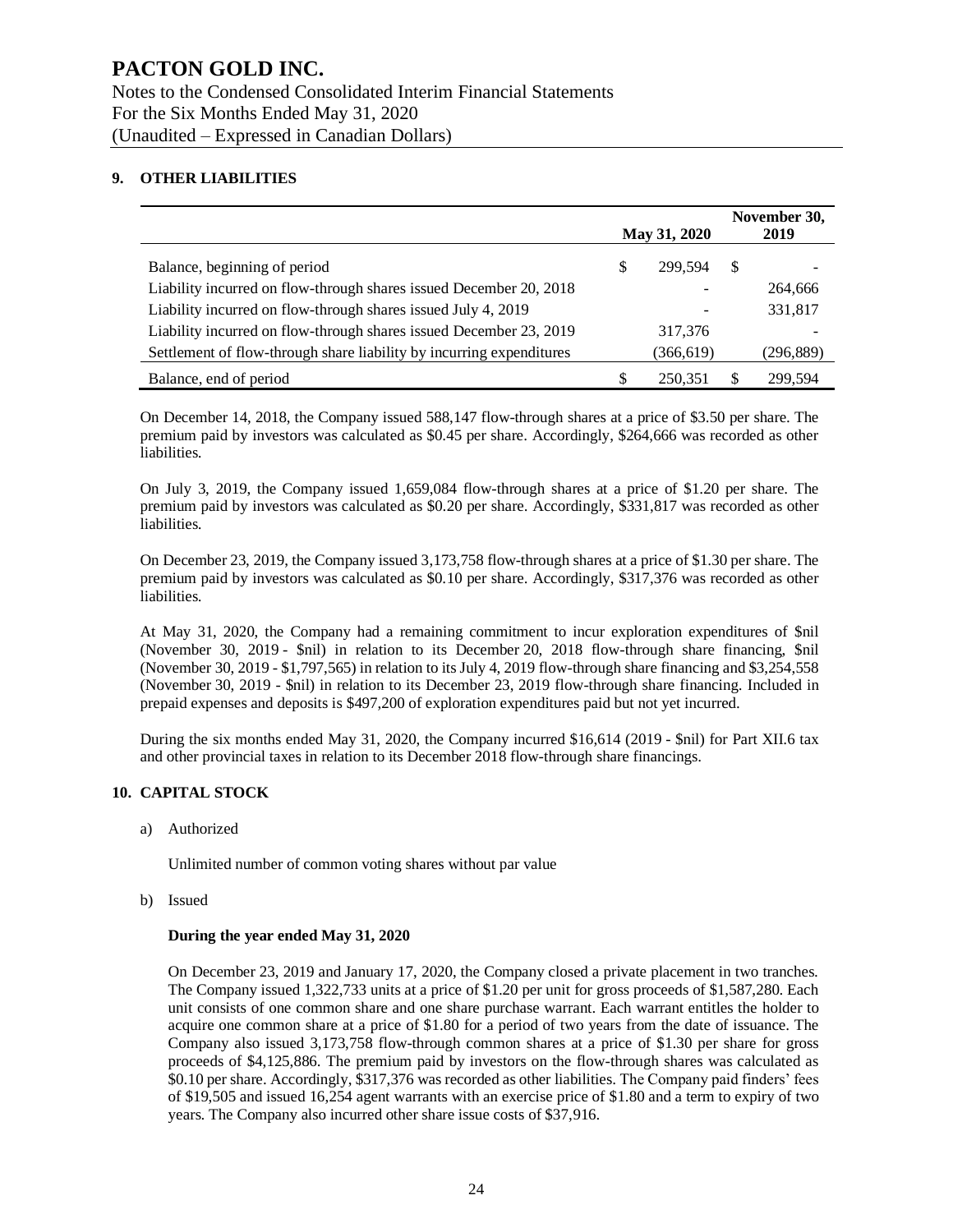#### **10. CAPITAL STOCK** (Continued)

b) Issued (continued)

On February 18, 2020, the Company issued 40,000 common shares valued at \$40,000 for the Pilbara Project (note 8(a) – Golden Palms Project).

On March 4, 2020, the Company issued 10,000 common shares valued at \$8,500 for the Red Lake Property (note 8(b)).

On March 11, 2020, the Company issued 10,000 common shares valued at \$6,000 for the Red Lake Property (note 8(b)).

On April 22, 2020, the Company issued 950,000 common shares valued at \$712,500 for the Red Lake – Sidace Lake Property (note 8(b)). The Company also issued 50,000 common shares valued at \$37,500 as a finder's fee on the transaction.

On April 30, 2020, the Company issued 25,000 common shares valued at \$20,000 for the Red Lake Property (note 8(b)).

On April 30, 2020, the Company issued 10,000 common shares valued at \$8,000 for the Red Lake Property (note 8(b)).

On May 5, 2020, the Company issued 15,000 common shares valued at \$11,250 for the Red Lake Property (note 8(b)).

#### **During the year ended November 30, 2019**

On December 5, 2018, the Company issued 700,000 common shares valued at \$1,925,000 for the Pilbara Project (note 8(a) – Keras Project).

On December 10, 2018, the Company issued 378,061 common shares valued at \$1,323,215 for the Pilbara Project (note 8(a) – Hong Kong Project). The Company also issued 30,000 common shares valued at \$82,500 as a finder's fee on the transaction.

On December 14, 2018, the Company closed a flow-through private placement for gross proceeds of \$2,058,515. The Company issued 588,147 shares at a price of \$3.50 per share. The Company incurred share issue costs of \$11,043. The premium paid by investors on the flow-through shares was calculated as \$0.45 per share. Accordingly, \$264,666 was recorded as other liabilities.

On February 6, 2019, the Company issued 19,231 common shares valued at \$48,077 for the Red Lake Property (note 8(b)).

On February 28, 2019, the Company issued 7,500 common shares valued at \$19,125 for the Red Lake Property (note 8(b)).

On March 6, 2019, the Company issued 12,500 common shares valued at \$31,250 for the Red Lake Property (note 8(b)).

On March 8, 2019, the Company issued 300,000 common shares valued at \$720,000 for the Pilbara Project (note 8(a) – Yandicoogina and Boodalyerrie).

On March 15, 2019, the Company issued 250,000 common shares valued at \$562,500 for the Pilbara Project (note 8(a) – Friendly Creek).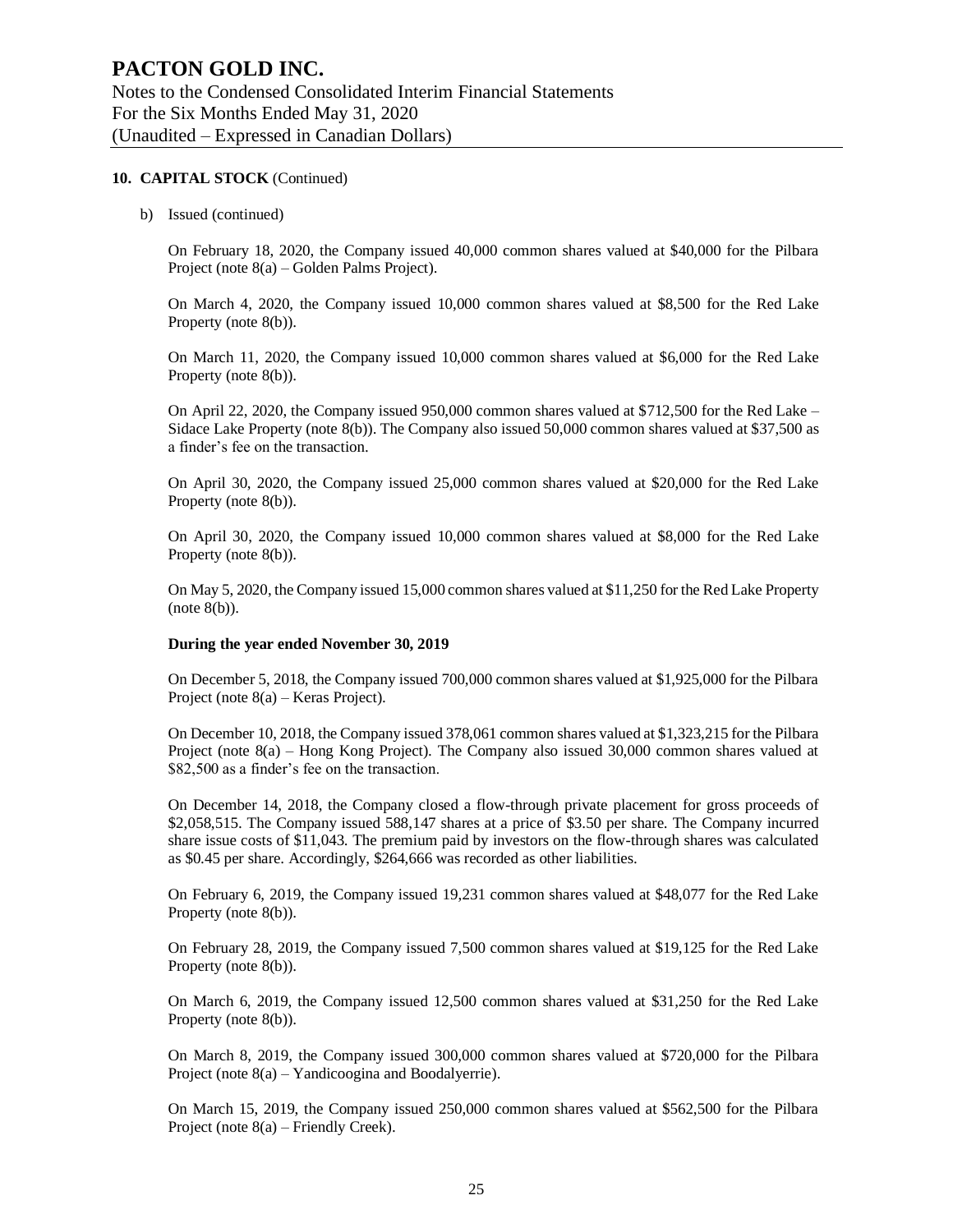#### **10. CAPITAL STOCK** (Continued)

b) Issued (continued)

On March 22, 2019, the Company issued 10,000 common shares valued at \$23,000 for the Red Lake Property (note 8(b)).

On May 6, 2019, the Company issued 10,000 common shares valued at \$16,500 for the Red Lake Property (note 8(b)).

On June 7, 2019 and July 3, 2019, the Company closed a private placement in two tranches. The Company issued 3,540,000 common shares at a price of \$1.00 per share and 16,666 common shares at a price of \$1.20 per share for gross proceeds of \$3,560,000. The Company also issued 1,659,084 flow-through common shares at a price of \$1.20 per share for gross proceeds of \$1,990,902. The premium paid by investors on the flow-through shares was calculated as \$0.20 per share. Accordingly, \$331,817 was recorded as other liabilities. The Company paid finders' fees of \$111,048 and issued 67,800 agent warrants, of which 20,550 warrants have an exercise price of \$1.50 and a term to expiry of two years, and 47,250 have an exercise price of \$2.00 and a term to expiry of one year (note 10(d)). The Company also incurred other share issue costs totaling \$28,955.

On August 12, 2019, the Company issued 80,000 common shares valued at \$140,000 for the Red Lake Property (note 8(b)).

On August 27, 2019, the Company issued 125,000 common shares valued at \$281,250 for the Pilbara Project (note 8(a) – Tardarinna Project).

On November 13, 2019, the Company issued 300,000 common shares valued at \$330,000 for the Pilbara Project (note 8(a) – Keras Project).

On November 15, 2019, the Company issued 15,000 common shares valued at \$16,500 for the Red Lake Property (note 8(b)).

On November 19, 2019, the Company issued 7,500 common shares valued at \$7,875 for the Red Lake Property (note 8(b)).

The Company received \$155,000 on the exercise of 95,000 stock options. The Company transferred \$111,561, the value of the stock options, from the share-based payment reserve to capital stock upon exercise of the options. The average share price was \$1.90 when the stock options were exercised.

c) Warrants

Warrant transactions and the number of warrants outstanding are summarized as follows:

|                                  | <b>Six Months Ended</b><br>May 31, 2020 |                       | <b>Year Ended</b><br><b>November 30, 2019</b> |                       |
|----------------------------------|-----------------------------------------|-----------------------|-----------------------------------------------|-----------------------|
|                                  |                                         | Weighted              |                                               | Weighted              |
|                                  | Number of                               | Average               | Number of                                     | Average               |
|                                  | Warrants                                | <b>Exercise Price</b> | Warrants                                      | <b>Exercise Price</b> |
| Outstanding, beginning of period | 2,514,588                               | \$ 3.60               | 2,560,421                                     | \$3.60                |
| <b>Issued</b>                    | 1,322,732                               | \$1.80                |                                               |                       |
| Expired                          | (20, 833)                               | \$9.70                | (45, 833)                                     | \$4.50                |
| Outstanding, end of period       | 3,816,487                               | \$2.91                | 2,514,588                                     | \$ 3.60               |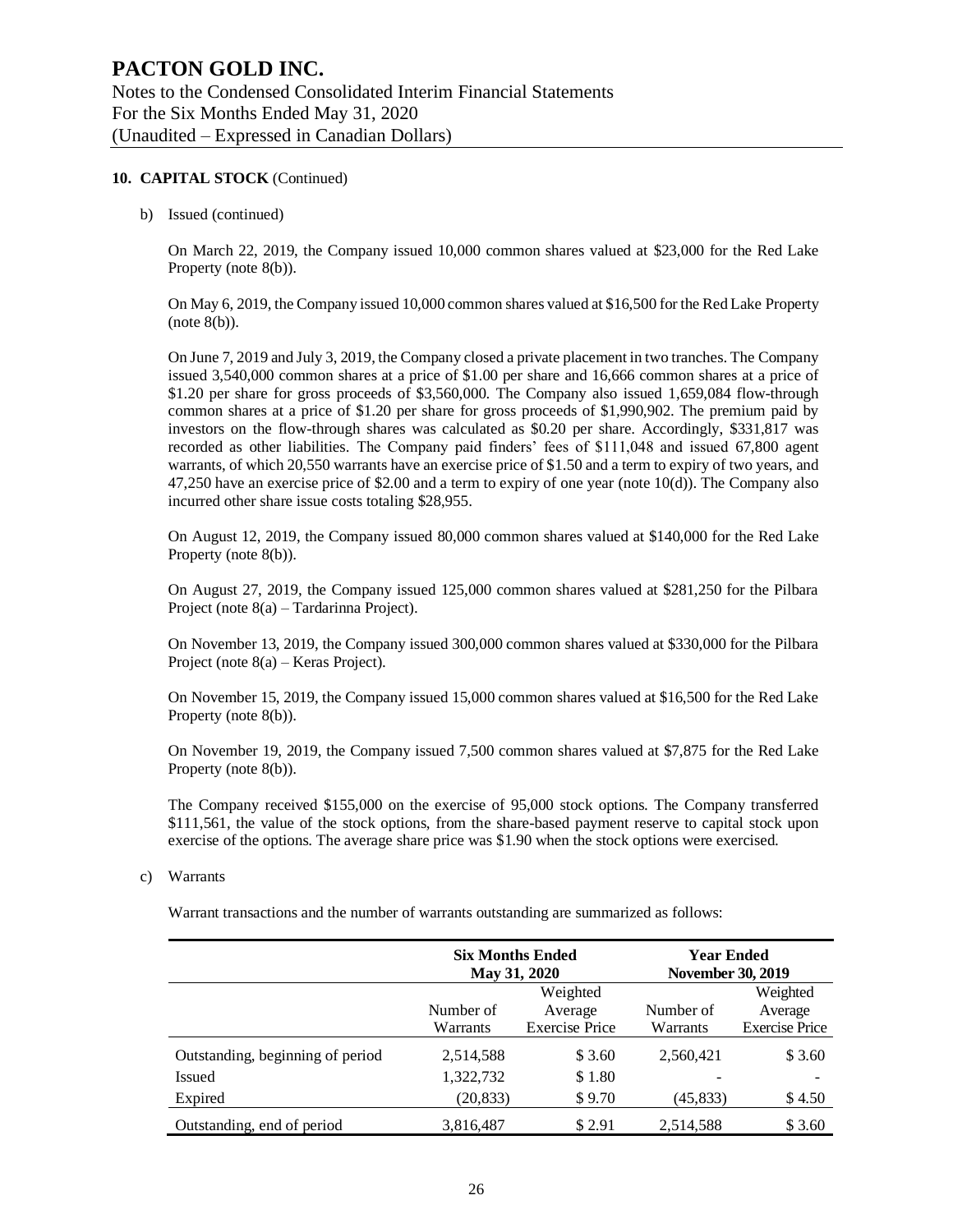#### **10. CAPITAL STOCK** (Continued)

#### c) Warrants (continued)

The following warrants were outstanding and exercisable:

| <b>Expiry Date</b> | Weighted Average<br><b>Remaining Contractual</b><br>Life in Years | <b>Exercise Price</b> | May 31, 2020 |
|--------------------|-------------------------------------------------------------------|-----------------------|--------------|
| May 9, 2021        | 0.94                                                              | \$3.50                | 2,385,060    |
| May 22, 2021       | 0.98                                                              | \$3.50                | 108,695      |
| December 23, 2021  | 1.56                                                              | \$1.80                | 654,066      |
| January 17, 2022   | 1.63                                                              | \$1.80                | 668,666      |
|                    | 1.17                                                              |                       | 3,816,487    |

#### d) Agent warrants

Agent warrant transactions and the number of agent warrants outstanding are summarized as follows:

|                                  |                                                           | <b>Six Months Ended</b><br>May 31, 2020 |          | <b>Year Ended</b><br><b>November 30, 2019</b> |  |  |           |         |
|----------------------------------|-----------------------------------------------------------|-----------------------------------------|----------|-----------------------------------------------|--|--|-----------|---------|
|                                  |                                                           | Weighted                                |          | Weighted                                      |  |  |           |         |
|                                  | Number of<br>Average<br><b>Exercise Price</b><br>Warrants |                                         |          |                                               |  |  | Number of | Average |
|                                  |                                                           |                                         | Warrants | <b>Exercise Price</b>                         |  |  |           |         |
| Outstanding, beginning of period | 212,594                                                   | \$3.00                                  | 144,794  | \$3.50                                        |  |  |           |         |
| <b>Issued</b>                    | 16,254                                                    | \$1.80                                  | 67,800   | \$1.80                                        |  |  |           |         |
| Outstanding, end of period       | 228,848                                                   | \$2.89                                  | 212,594  | \$3.00                                        |  |  |           |         |

The following agent warrants were outstanding and exercisable:

|                    | Weighted Average<br><b>Remaining Contractual</b> |                       |              |
|--------------------|--------------------------------------------------|-----------------------|--------------|
| <b>Expiry Date</b> | Life in Years                                    | <b>Exercise Price</b> | May 31, 2020 |
| July 3, $2020*$    | 0.09                                             | \$ 2.00               | 47,250       |
| May 9, 2021        | 0.94                                             | \$3.50                | 144,794      |
| July 3, 2021       | 1.09                                             | \$1.50                | 20,550       |
| December 23, 2021  | 1.56                                             | \$1.80                | 15,654       |
| January 17, 2022   | 1.63                                             | \$1.80                | 600          |
|                    | 0.82                                             |                       | 228,848      |

 $*$  see note 14(b)

The Company applies the fair value method using the Black-Scholes option pricing model in accounting for its agent warrants granted. During the six months ended May 31, 2020, 16,254 agent warrants were issued with a fair value of \$13,053. During the year ended November 30, 2019, 67,800 agent warrants were issued with a fair value of \$36,686.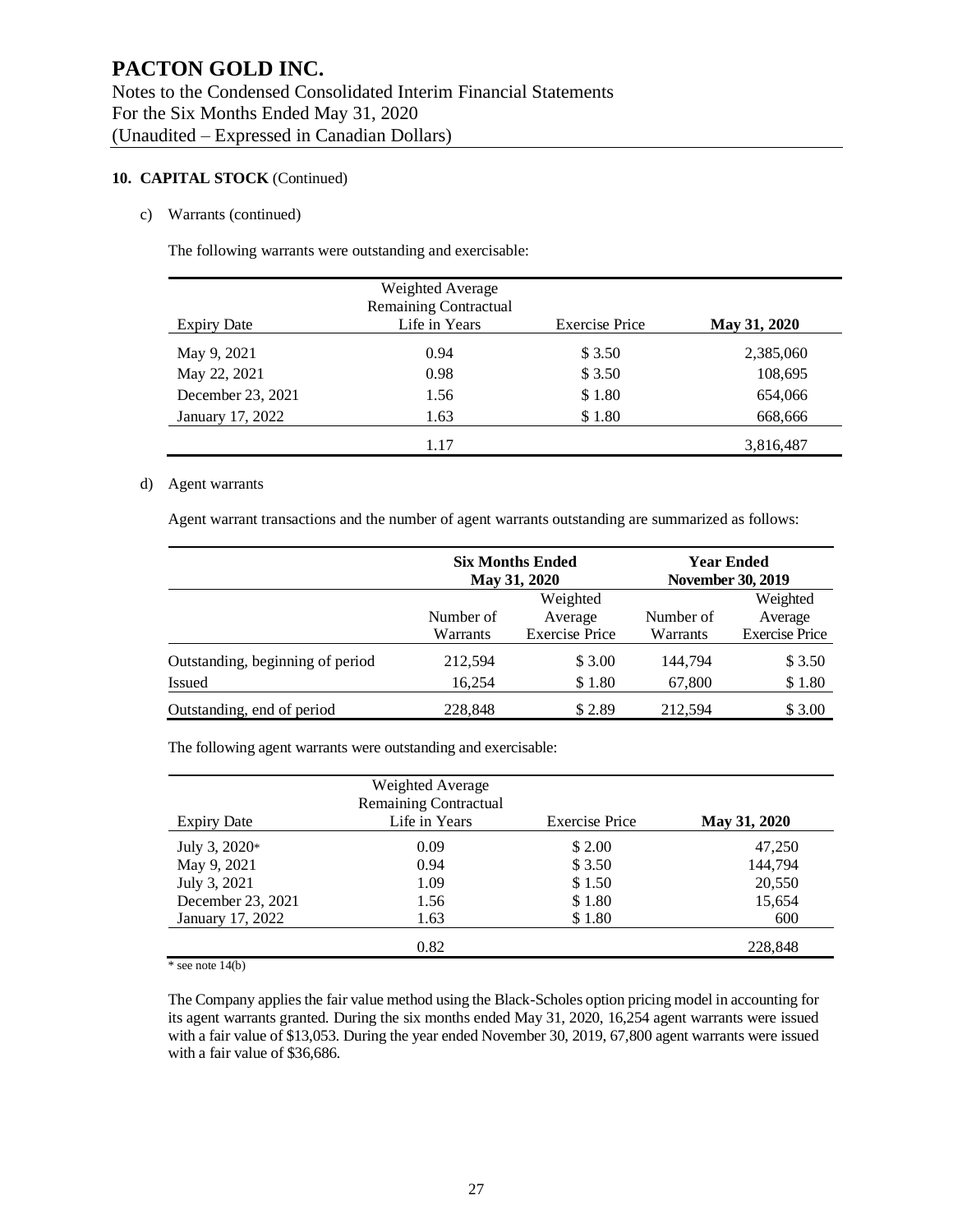#### **10. CAPITAL STOCK** (Continued)

#### d) Agent warrants (continued)

The fair value of each agent warrant issued was calculated using the following weighted average assumptions:

|                                        | <b>Six Months Ended</b><br>May 31, 2020 | <b>Year Ended</b><br><b>November 30, 2019</b> |
|----------------------------------------|-----------------------------------------|-----------------------------------------------|
| Expected life (years)                  | 2.00                                    | 1.30                                          |
| Risk-free interest rate                | 1.68%                                   | 1.49%                                         |
| Annualized volatility                  | 112%                                    | 95%                                           |
| Dividend yield                         | N/A                                     | N/A                                           |
| Stock price at issue date              | \$1.49                                  | \$1.70                                        |
| Exercise price                         | \$1.80                                  | \$1.85                                        |
| Weighted average issue date fair value | \$0.80                                  | \$0.54                                        |

Option pricing models require the input of highly subjective assumptions regarding volatility. The Company has used historical volatility to estimate the volatility of the share price.

#### e) Stock options

The Company has a stock option plan to grant incentive stock options to directors, officers, employees and consultants. Under the plan, the aggregate number of common shares that may be subject to option at any one time may not exceed 10% of the issued common shares of the Company as of that date, including options granted prior to the adoption of the plan. Options granted may not exceed a term of 10 years, and the term will be reduced to one year following the date of death of the optionee. All options vest when granted unless otherwise specified by the Board of Directors.

Stock option transactions and the number of stock options outstanding are summarized as follows:

|                                  | <b>Six Months Ended</b><br>May 31, 2020                                                  |          | <b>Year Ended</b><br><b>November 30, 2019</b> |                     |
|----------------------------------|------------------------------------------------------------------------------------------|----------|-----------------------------------------------|---------------------|
|                                  |                                                                                          | Weighted |                                               | Weighted<br>Average |
|                                  | Average<br>Number of<br>Exercise<br>Number of<br>Exercise<br>Price<br>Options<br>Options |          |                                               |                     |
| Outstanding, beginning of period | 1,545,000                                                                                | \$2.46   | 675,000                                       | \$4.30              |
| Granted                          |                                                                                          |          | 1,185,000                                     | \$1.60              |
| Exercised                        | -                                                                                        |          | (95,000)                                      | \$1.60              |
| Expired                          |                                                                                          |          | (220,000)                                     | \$4.10              |
| Outstanding, end of period       | 1.545.000                                                                                | \$2.46   | 1.545.000                                     | \$2.46              |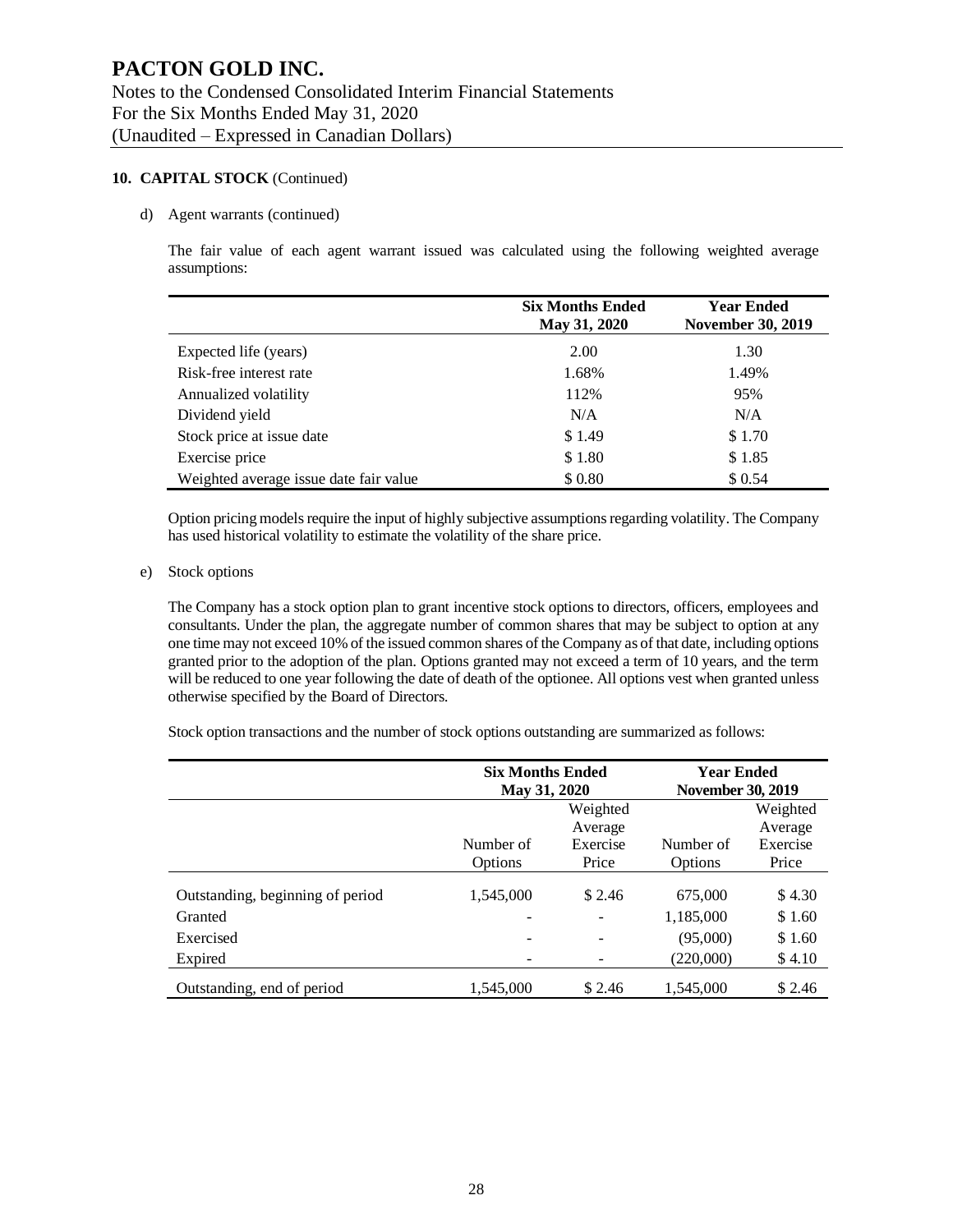### **PACTON GOLD INC.** Notes to the Condensed Consolidated Interim Financial Statements For the Six Months Ended May 31, 2020 (Unaudited – Expressed in Canadian Dollars)

#### **10. CAPITAL STOCK** (Continued)

#### e) Stock options (continued)

The following stock options were outstanding and exercisable at May 31, 2020:

| <b>Expiry Date</b> | Weighted Average<br>Remaining<br>Contractual Life<br>in Years | <b>Exercise Price</b> | Outstanding | Exercisable |
|--------------------|---------------------------------------------------------------|-----------------------|-------------|-------------|
|                    |                                                               |                       |             |             |
| November 15, 2020  | 0.46                                                          | \$2.20                | 10,000      | 10,000      |
| May 10, 2021       | 0.94                                                          | \$ 3.50               | 312,500     | 312,500     |
| May 14, 2021       | 0.95                                                          | \$5.50                | 10,000      | 10,000      |
| July 19, 2021      | 1.13                                                          | \$5.50                | 142,500     | 142,500     |
| July 25, 2021      | 1.15                                                          | \$5.70                | 25,000      | 25,000      |
| July 5, 2022       | 2.10                                                          | \$1.60                | 685,000     | 685,000     |
| August 12, 2022    | 2.20                                                          | \$1.70                | 175,000     | 175,000     |
| August 16, 2022    | 2.21                                                          | \$1.70                | 155,000     | 155,000     |
| October 1, 2022    | 2.34                                                          | \$1.60                | 30,000      | 30,000      |
|                    | 2.46                                                          |                       | 1,545,000   | 1,545,000   |

The Company applies the fair value method using the Black-Scholes option pricing model in accounting for its stock options granted. Accordingly, there were no share-based recognized during the six months ended May 31, 2020 (year ended November 30, 2019 - \$1,397,607).

The fair value of each stock option granted was calculated using the following weighted average assumptions:

|                                        | <b>Six Months Ended</b><br>May 31, 2020 | <b>Year Ended</b><br><b>November 30, 2019</b> |
|----------------------------------------|-----------------------------------------|-----------------------------------------------|
| Expected life (years)                  | N/A                                     | 2.96                                          |
| Risk-free interest rate                | N/A                                     | 1.49%                                         |
| Annualized volatility                  | N/A                                     | 121%                                          |
| Dividend yield                         | N/A                                     | N/A                                           |
| Stock price at grant date              | N/A                                     | \$1.67                                        |
| Exercise price                         | N/A                                     | \$1.65                                        |
| Weighted average grant date fair value | N/A                                     | \$1.18                                        |

Option pricing models require the input of highly subjective assumptions regarding volatility. The Company has used historical volatility to estimate the volatility of the share price.

During the year ended November 30, 2019, the Company transferred \$641,717 from the share-based payments reserve to deficit upon the expiry of 220,000 stock options granted to consultants.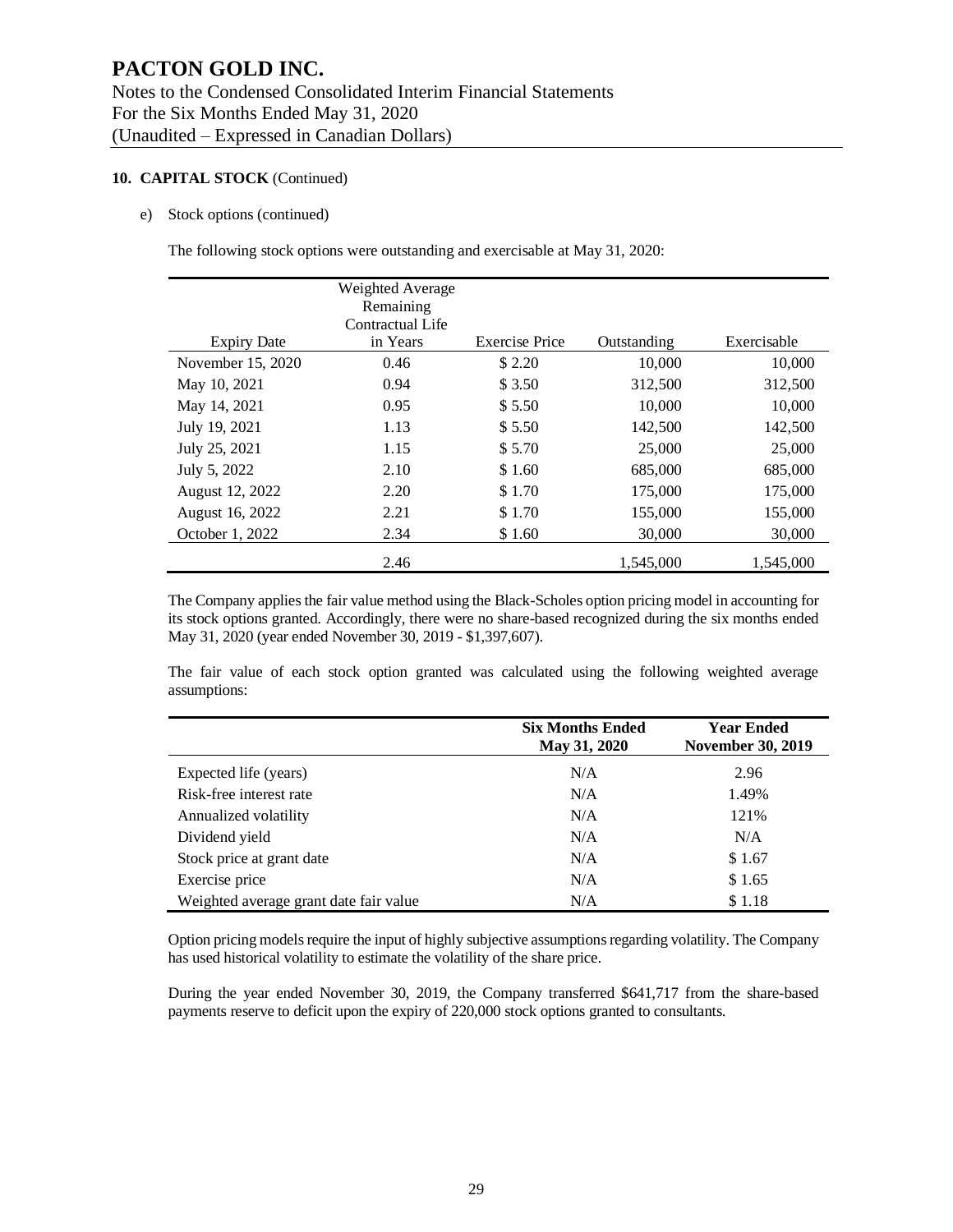#### **11. RELATED PARTY TRANSACTIONS**

These amounts of key management compensation are included in the amounts shown on the condensed consolidated interim statements of comprehensive loss:

|                         | <b>Six Months Ended</b><br>May 31, 2020 |  | <b>Six Months Ended</b><br>May 31, 2019 |
|-------------------------|-----------------------------------------|--|-----------------------------------------|
| Short-term compensation | 303,000                                 |  | 265.000                                 |

During the six months ended May 31, 2020, short-term compensation to related parties consisted of \$45,000 (2019 - \$90,000) in management fees, \$53,000 (2019 - \$50,000) in professional fees and \$205,000 (2019 - \$125,000) in geological fees included in exploration and evaluation assets.

Transactions with related parties are included in the amounts shown on the condensed consolidated interim statements of comprehensive loss as follows:

|                                                     | <b>Six Months Ended</b><br>May 31, 2020 |   | <b>Six Months Ended</b><br>May 31, 2019 |
|-----------------------------------------------------|-----------------------------------------|---|-----------------------------------------|
| Related companies with a common officer (rent)      | 30,000                                  | S | 19,000                                  |
| Related company with a common director (geological  |                                         |   |                                         |
| fees included in exploration and evaluation assets) | 60,000                                  |   |                                         |

As at May 31, 2020, the Company has outstanding amounts payable to officers and directors of the Company of \$8,500 (November 30, 2019 - \$113,065) for outstanding fees and expenses. The amounts payable are noninterest-bearing, uncollateralized and repayable on demand.

#### **12. SUPPLEMENTAL DISCLOSURE WITH RESPECT TO CASH FLOWS**

|                                                                                       | <b>Six Months</b><br><b>Ended</b> |              | <b>Six Months</b><br><b>Ended</b> |
|---------------------------------------------------------------------------------------|-----------------------------------|--------------|-----------------------------------|
|                                                                                       | May 31, 2020                      | May 31, 2019 |                                   |
| <b>Cash and Cash Equivalents</b>                                                      |                                   |              |                                   |
| Cash                                                                                  | \$<br>2,473,626                   | $\mathbb{S}$ | 98,061                            |
| Term deposits                                                                         | 251,586                           |              |                                   |
|                                                                                       |                                   |              |                                   |
|                                                                                       | \$<br>2,725,212                   | \$           | 98,061                            |
|                                                                                       |                                   |              |                                   |
| <b>Supplemental Disclosure with Respect to Cash Flows</b>                             |                                   |              |                                   |
| Income tax paid                                                                       | \$                                | \$           |                                   |
| Interest paid                                                                         | \$                                | \$           |                                   |
| Exploration and evaluation expenditures in accounts payable<br>(opening)              | \$<br>98,423                      | \$           | 146,378                           |
| Exploration and evaluation expenditures in accounts payable                           |                                   |              |                                   |
| (closing)                                                                             | \$<br>86,054                      | $\mathbb{S}$ | 204,328                           |
| Exploration and evaluation expenditures in prepaid expenses and                       |                                   |              |                                   |
| deposits (opening)                                                                    | \$<br>300,110                     | \$           | 112,046                           |
| Exploration and evaluation expenditures in prepaid expenses and<br>deposits (closing) | \$<br>455,860                     | \$           |                                   |
| Fair value of shares issued for exploration and evaluation assets                     | \$<br>843,750                     | \$           | 4,751,167                         |
| Fair value of stock options exercised                                                 | \$                                | \$           | 573,691                           |